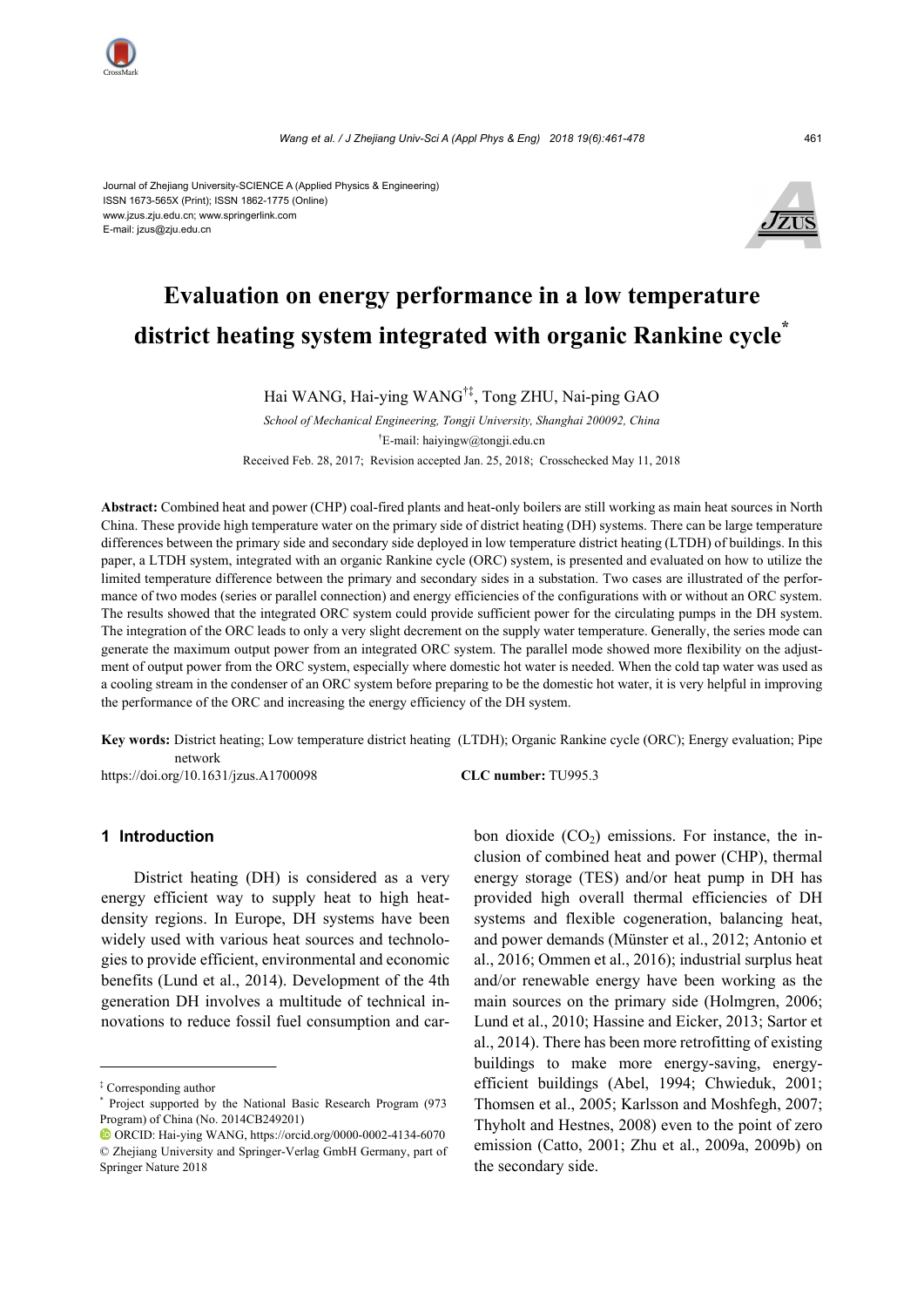A number of recent reports and studies have described low temperature district heating (LTDH) systems to meet the challenges facing new heat sources and energy-efficient buildings. Coupling with the low supply water temperature and well-designed DH networks, systems with LTDH will obtain lower return water temperature and less network heat loss. Most research papers put significant emphasis on the integration of heat tanks and heat pumps in LTDH. Brand and Svendsen (2013) showed that DH supply temperature can be considerably decreased in a LTDH system with special low-temperature heat exchangers and storage tanks to set an operation temperature of 22 °C. They suggested that the use of the bypass flow in bathroom floor heating is a cost-effective solution exploiting the heat that would otherwise be lost in the LTDH network (Brand et al., 2014). Østergaard and Svendsen (2016) suggested that critical radiators must be replaced to obtain the full potential of LTDH after evaluating the actual radiator sizes and heating demands in four existing Danish single-family houses from the 1930s. Elmegaard et al. (2016) compared the energy and exergy efficiency of the conventional DH and LTDH at different temperatures. Moreover, the annual heating cost for solutions that utilize electricity for the heat pump was calculated. Tol and Svendsen (2015) presented a method for the dimensioning of the LTDH piping networks operating with a control philosophy of supplying heat. Baldvinsson and Nakata (2016) presented a high spatial resolution-based method for design and operation of a LTDH system. Köfinger et al. (2016) described the development of economically and ecologically optimized concepts for LTDH networks using four representative case studies in Austria. Colmenar-Santos et al. (2016) assessed the economic impact following as a result of the conversion of conventional stations to cogeneration plants connected to a system for DH and refrigeration. Yang et al. (2016a) analyzed and modified a system with decentralized substations to avoid the risk of Legionella and to reduce the average return temperature. The performances of five different substation configurations in single-family houses supplied with ultra-LTDH (46 $\degree$ C at the heat plant and around 40 $\degree$ C at the substations) were investigated (Yang et al., 2016b). Zhang et al. (2016) investigated the energy, economy, and exergy performances of the proposed domestic hot water systems in various configurations to fit with LTDH.

In North China, the DH system downtown serves both residential and commercial buildings, whose current peak space heating density is approximately 45–55 W/m<sup>2</sup> on average (Zhang et al., 2016). The incensement of LTDH demand for low-energy and/or passive solar buildings has been accompanied by an accelerated process of urbanization and building efficiency in large cities such as Beijing and Tianjin (Xiong et al., 2015). Nowadays biomass, waste (MOHURD, 2010) or industrial surplus heat (Li et al., 2016) is used to replace a share of the fossil fuel, but coal is the major resource in China's energy complex. The combined heat and power plants, gas-fired boilers, and coal-fired boilers serve 43.4%, 10.8%, and 40% of the DH area, respectively in China in 2010 (Lecompte et al., 2015), and still are the main DH heat sources in North China. These kinds of heat sources are especially suitable for providing a high supply temperature on the primary side of DH systems considering the higher amount of heat per unit mass of water. Meanwhile, higher supply temperature means a smaller amount of hot water flow and accordingly lower power consumption of circulating pumps on the primary side of a DH system. Furthermore, pipelines usually have good thermal insulating properties, which promises extremely small heat loss on the primary side of a DH system. Thus, there must be larger temperature difference between both sides of a heat exchanger in a DH substation where higher supply temperature is adopted on the primary side and lower heating temperature is adopted on the secondary side.

The organic Rankine cycle (ORC) is one of the most economic and efficient ways to convert low-grade thermal energy to electricity. Several ORC waste heat recovery plants are already in operation to generate power levels of 100 W to 1 MW (Chen et al., 2013). The optimal selections of working fluids in an ORC corresponding to the heat source temperature level are shown in Table 1 (Bao and Zhao, 2013; Saadatfar et al., 2013). Quoilin et al. (2013) investigated the performance of ORC systems in application, measuring thermal efficiency, working fluid pump efficiency, and back work ratio (BWR). China's research on and application of ORC technology is also developing rapidly (Feng et al., 2015; Wu et al., 2015).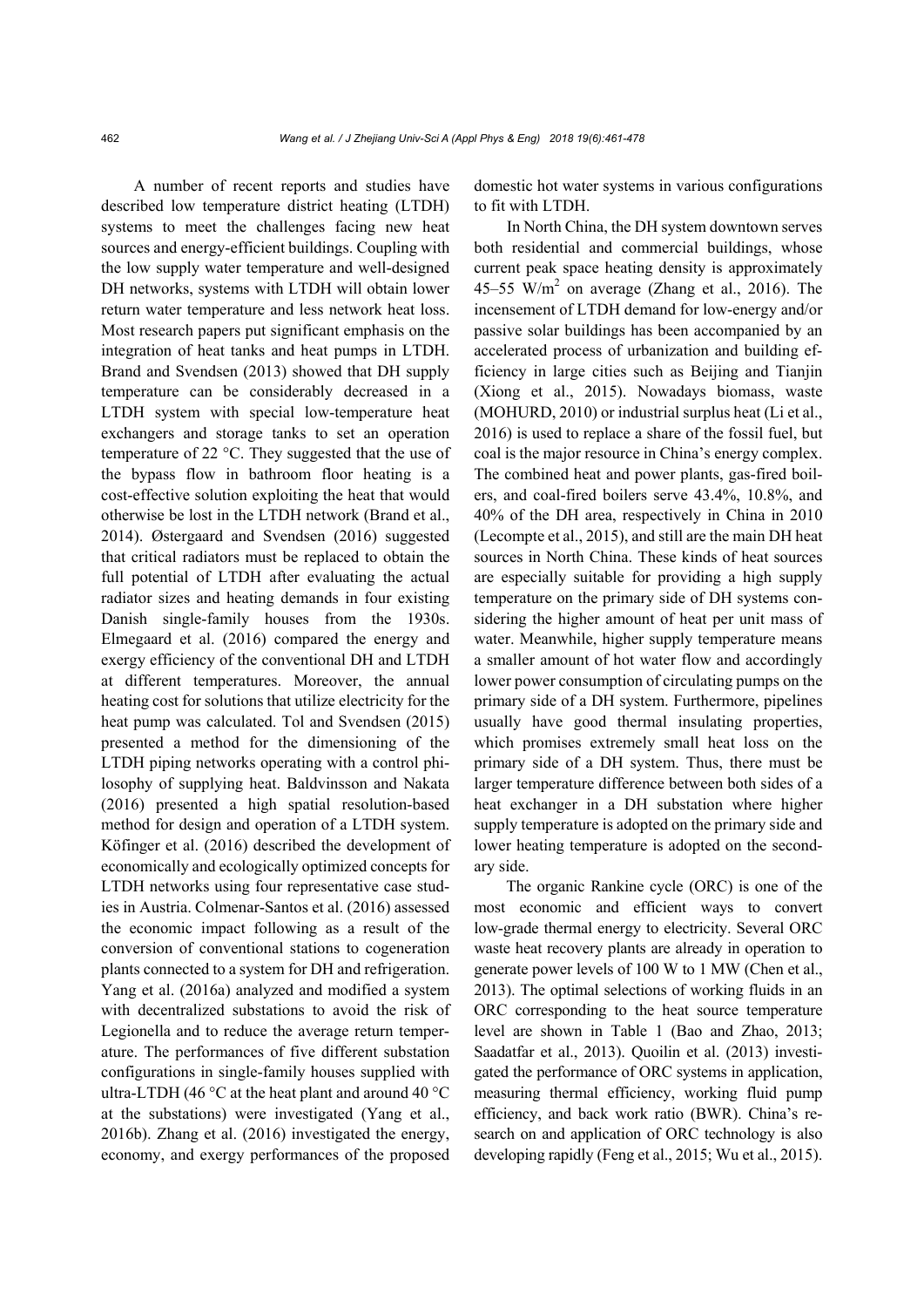Note that a proper organic fluid can be chosen to work efficiently according to certain DH operating temperatures. The working temperatures of ORC shown in Table 1 coincide with the supply temperature (e.g. 120 $\degree$ C) on the primary side and the return temperature (e.g. 30 $\degree$ C) on the secondary side of a DH system. To take full advantage of the large temperature difference between the two sides of a DH system in North China, a new LTDH system is proposed in this paper, where an ORC system is integrated between the primary side and secondary side in a substation. The output power of an ORC can be directly used to drive the circulating pump in the substation.

In this study, a LTDH system integrated with ORC is proposed which has not been suggested before. To improve the performance of an ORC and the thermal efficiency of DH, two connection modes (series or parallel) were discussed with a simplified model on how the conventional heat exchangers can work properly with the ORC devices. Then, two cases are presented to illustrate the practical configurations that a DH system can integrate ORC devices in a substation. The energy efficiencies and influence on supply water temperature of a substation between different modes and configurations are evaluated. The results show that integrated ORC can exploit the temperature difference between the two sides of DH and keep the high thermal efficiency of the whole system simultaneously.

**Table 1 Working fluids in ORC corresponding to the heat source temperature level** 

| Working fluid | Evaporating<br>temperature $(^{\circ}C)$ | Condensing<br>temperature $(^{\circ}C)$ |  |
|---------------|------------------------------------------|-----------------------------------------|--|
| R113, R134a   | $80 - 140$                               | $20 - 30$                               |  |
| R1234yf, R123 | $60 - 80$                                | $10 - 30$                               |  |
| R245fa        | $70 - 150$                               | $10 - 80$                               |  |

Data from Bao and Zhao (2013) and Quoilin et al. (2013)

# **2 Systems**

#### **2.1 Organic Rankine cycle system**

The working principle of the ORC is: the working fluid is pumped to a boiler/evaporator where it is evaporated, and passed through an expansion device (turbine or other expander), and then through a condenser heat exchanger where it is finally re-condensed (Quoilin et al., 2013). In the ideal cycle described by the engine's theoretical model, the expansion is isentropic and the evaporation and condensation processes are isobaric. Refrigerants and hydrocarbons are commonly used as the working fluid, such as R1234yf, R134a, R245fa, and *n*-pentane. The selection of the working fluid is of key importance. A diagram of a basic ORC system integrated with the primary and secondary sides of a LTDH is shown in Fig. 1. Here, the high-temperature supply water on the primary side provides the heat used to evaporate the working fluid and the released heat in the condenser is taken away by the cold return water on the secondary side of the DH system. With a proper working fluid operating in the ORC, the thermal energy is transformed into useful work. Thus, ORC systems could be fit for a LTDH system to provide power if appropriate hot and cold water can be available. Generally, a 50–100 °C temperature difference can be expected in a LTDH system between the primary supply-water and secondary return-water to drive an integrated ORC to generate stable power. However, the integration of an ORC should not affect the heating performance of the DH system.



**Fig. 1 An ORC system in DH** 

#### **2.2 Low temperature district heating**

A DH substation is a vital component in a DH system. It connects the primary heating side with the secondary heating side. The station normally has one primary circulating  $pump<sup>1</sup>$  (assuming that distributed variable-speed pumps are used), one secondary circulating pump<sup>2</sup>, and heat exchangers (HEXs) as shown in Fig. 2. Here the circulating pumps are driven by the electric motors and used to circulate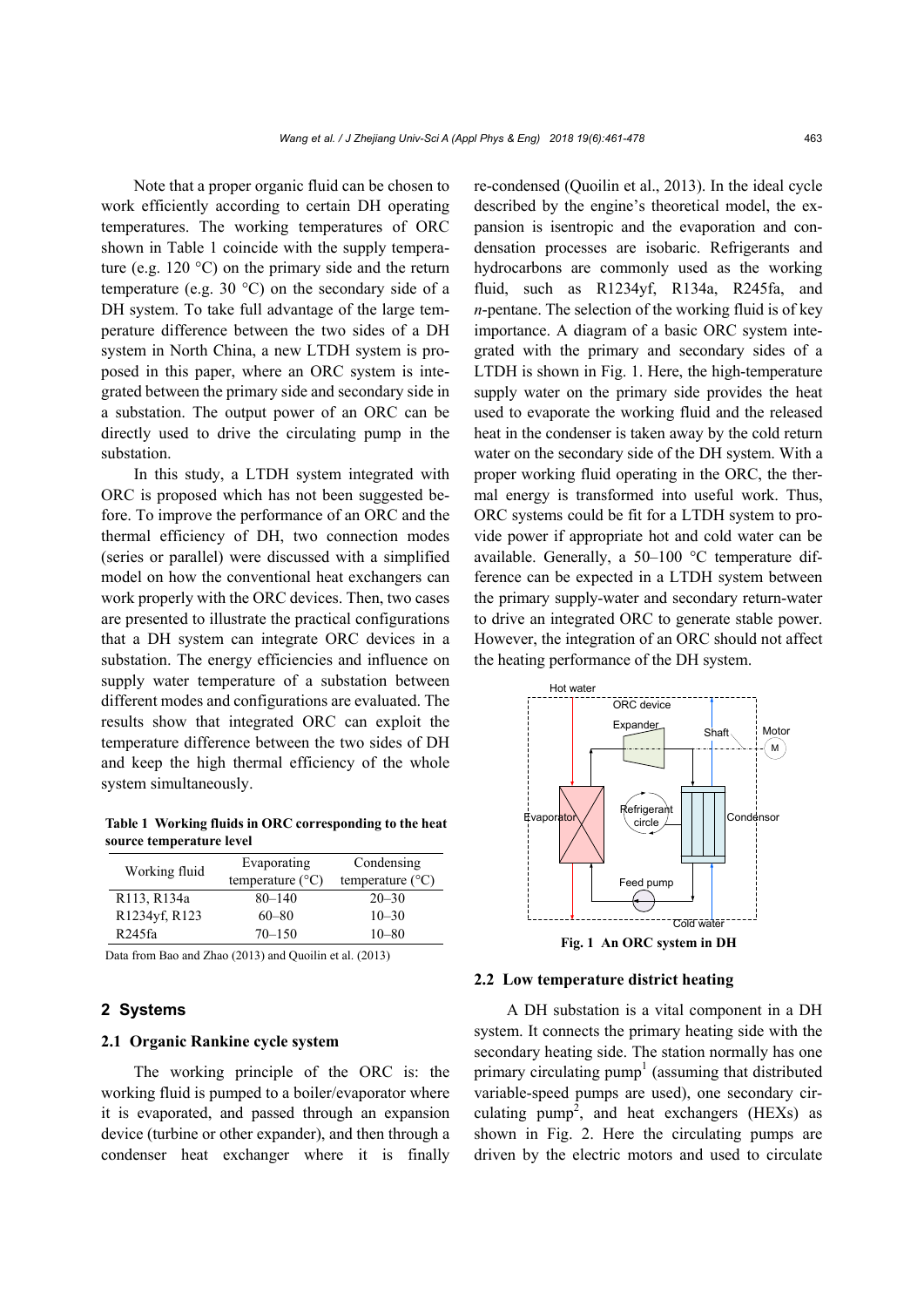water in a DH system. The HEXs handle the heat transfer from the primary side into the secondary side of a DH system. If the heat loss from heat exchangers into the environment is not considered, the energy balance can be described as

$$
H_{\text{HEX}}^1 = H_{\text{HEX}}^2, \tag{1}
$$

where  $H_{\text{HEX}}^1$  is the heat absorbed from the primary supply water;  $H_{\text{HEX}}^2$  is the heat released to the secondary heating water.



**Fig. 2 A traditional substation in DH**  Superscripts: 1: primary side; 2: secondary side; s: source

Energy-efficient buildings and LTDH systems are helpful for reducing the heat loss on the secondary side. For a conventional DH system, the heating temperature and the return temperature on the primary/secondary side could be 120 °C/70 °C and 80 °C/40 °C, respectively. However, for a LTDH system, the supply/return temperatures on both sides could be 120 °C/40 °C and 50 °C/30 °C, respectively as shown in Fig. 2. The heating temperature and the return temperature on the secondary side could be reduced to 45–55  $\degree$ C and 25–35  $\degree$ C, respectively (MOHURD, 2010). The ultralow supply/return temperature on the secondary side, such as 40 °C/20 °C has more benefit for decreasing heat loss while maintaining indoor thermal comfort (Yang et al., 2016b). Yet, an electrical heater or electricitybased heat pump must be used for domestic hot water in a LTDH system since it is required to be 55–60 °C to prevent Legionella bacteria growth (Tol and Svendsen, 2015; Baldvinsson and Nakata, 2016; Colmenar-Santos et al., 2016; Elmegaard et al., 2016; Köfinger et al., 2016).

In North China, residential heat demand is mainly for space heating in winter (Feng et al., 2015). The supply/return temperatures on the primary side and secondary side are usually 120 °C/70 °C and 80 °C/40 °C, respectively for the conventional hightemperature heating system. According to the design code for urban heating network in China, the heating water supply temperature can be 110–150 °C and the return temperature can be lower than 70 °C on the primary side if the combined heat and power plants and coal-fired boilers still serve as the main heat sources. The average heating energy demand is about 60–67 W/m<sup>2</sup> if no energy conversion is taken to improve energy efficiency in the existing residential buildings. It can be about  $45-55$  W/m<sup>2</sup> if energy conversion improvements can be performed for conventional buildings (MOHURD, 2010).

To apply LTDH in China, the supply temperature on the primary side must be reduced deliberately, which would have an adverse effect on the thermal efficiency of the combined heat and power plants or boilers. In addition, the benefit of keeping a higher supply temperature (such as 120 °C) on the primary side is that there can be a lower circulating flow rate which involves less power consumption of the circulating pumps. Especially for the large-scale DH systems with long transmission distance and a large number of heat users in North China, a higher supply temperature on the primary side means a much lower water flow rate. Therefore, keeping a higher supply temperature on the primary side is quite reasonable for the large-scale DH systems when the combined heat and power plants or coal-fired boilers are serving as main heat sources. The return temperature on the primary side should be reduced as much as possible (such as 40 °C), that is to say, the large-scale DH system should operate with large temperature difference and small flow rate on the primary side.

Moreover, researchers noticed that there is not too much heat loss from pipes to the environment during the transmission on the primary side since well-insulated big-diameter pipes are usually used. It means that the amount of heat loss during the transmission on the primary side is usually acceptable. In Denmark, the heat loss for transmission (primary side) and distribution (secondary side) was investigated in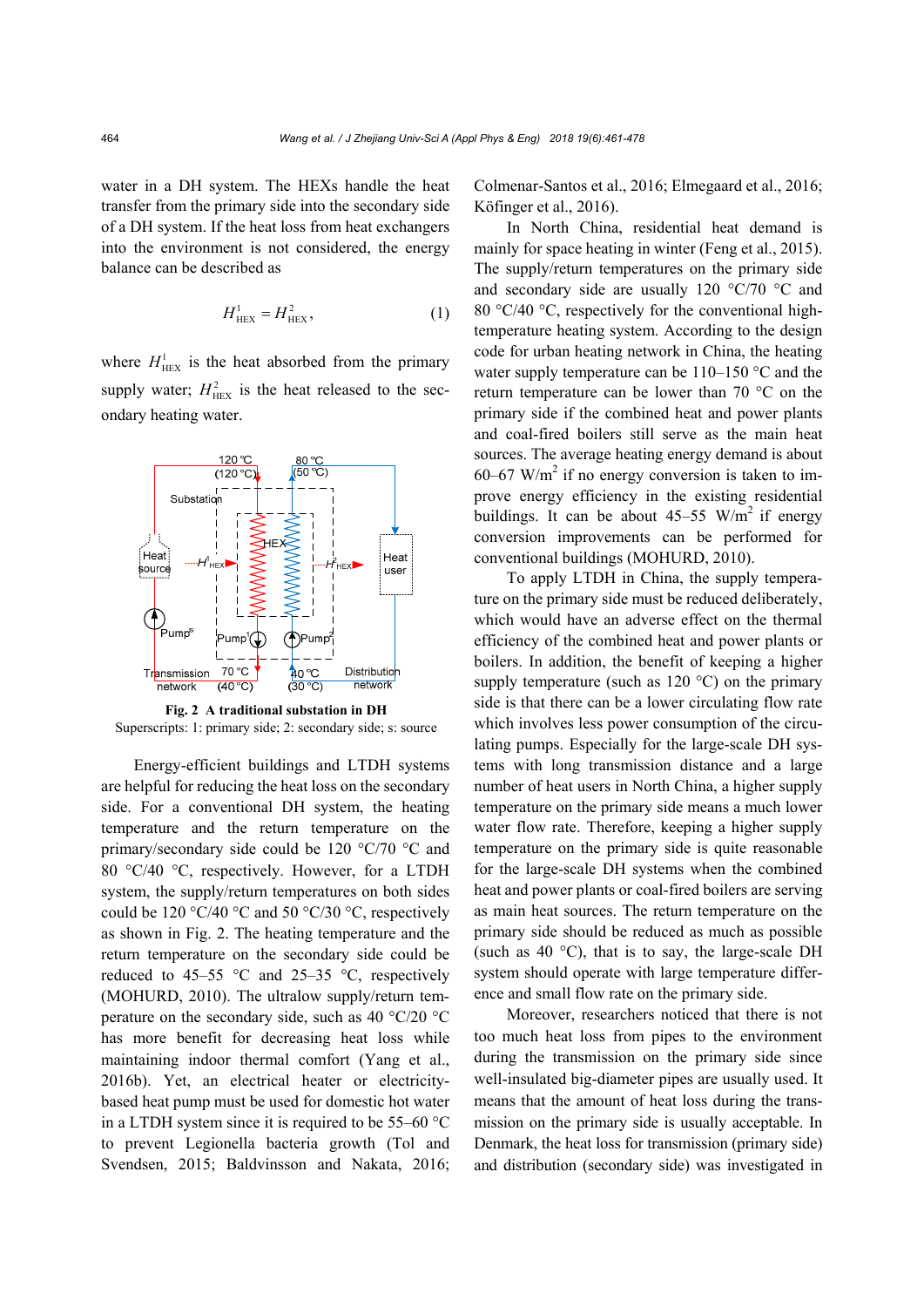2011 as 2% and 15%, respectively (Deng, 2013). For most of the DH systems in service in China, the heat loss on the primary side is much less than that of the secondary side where poorly insulated smalldiameter pipes were often used in the buildings.

A new LTDH system integrated with ORC in substations is presented in this paper to meet the scenario where the high-temperature supply water and low-temperature return water are applied on the primary side and the low-temperature supply/return water are both applied on the secondary side. As shown in Fig. 2, for example, the supply/return temperatures on both sides could be 120 °C/40 °C and 50 °C/30 °C, respectively. The supply water on the primary side (120 °C) can serve as heat source for the evaporator of the ORC and the return water on the secondary side (30 °C) can serve as cold source for the condenser of the ORC.

### **2.3 LTDH integrated with ORC**

Two configurations of new LTDH systems integrated with ORC are presented in this study: an ORC combined in series or parallel arrangement with a heat exchanger in a substation. Assuming that the supply/return temperatures on both sides of the DH system are 120 °C/40 °C and 50 °C/30 °C, respectively. The parallel connection mode is shown in Fig. 3.

In parallel connection mode as shown in Fig. 3, only part of the supply hot water (120  $^{\circ}$ C) on the primary side serves as heat source and flows into the evaporator of the ORC; part of the return water (30 °C) on the secondary side serves as cold source and flows into the condenser of the ORC. Not taking the heat and flow losses into account in the balance, the energy balance in the steady-state ORC system can be described as

$$
H_{\text{ORC}}^1 = H_{\text{ORC}}^2 + W_{\text{ORC}},\tag{2}
$$

where  $H_{\text{ORC}}^1$  is the heat absorbed from the primary side via the ORC evaporator;  $H_{\text{ORC}}^2$  is the heat released to the secondary side via the ORC condenser;  $W<sub>ORC</sub>$  is the output power of the ORC, which can be used to drive the DH circulating pumps.

For a conventional DH system,  $H_{\text{HEX}}^1$  is the heat absorbed from the supply water on the primary side and  $H_{\text{HEX}}^2$  is the heat released to the heating water on the secondary side in a substation. The electricity from the grid,  $E_{\text{pump}}$ , should be used to drive the DH circulating pumps. Energy transfer diagrams of the DH substations with and without ORC are shown in Fig. 4. Assuming that there is no heat loss to the surroundings and both systems meet 100% of the consumer's heating needs, in the ideal case, the relationship of energy intake and energy expenditure of the DH substations with and without ORC are presented in Eqs. (3)–(5) based on the first law of thermodynamics:

$$
H_{\text{HEX}}^1 + \Sigma E_{\text{pump}} = H_{\text{ORC}}^1,\tag{3}
$$

$$
H_{\text{HEX}}^2 = H_{\text{ORC}}^2,\tag{4}
$$



**Fig. 3 A LTDH system integrated with ORC**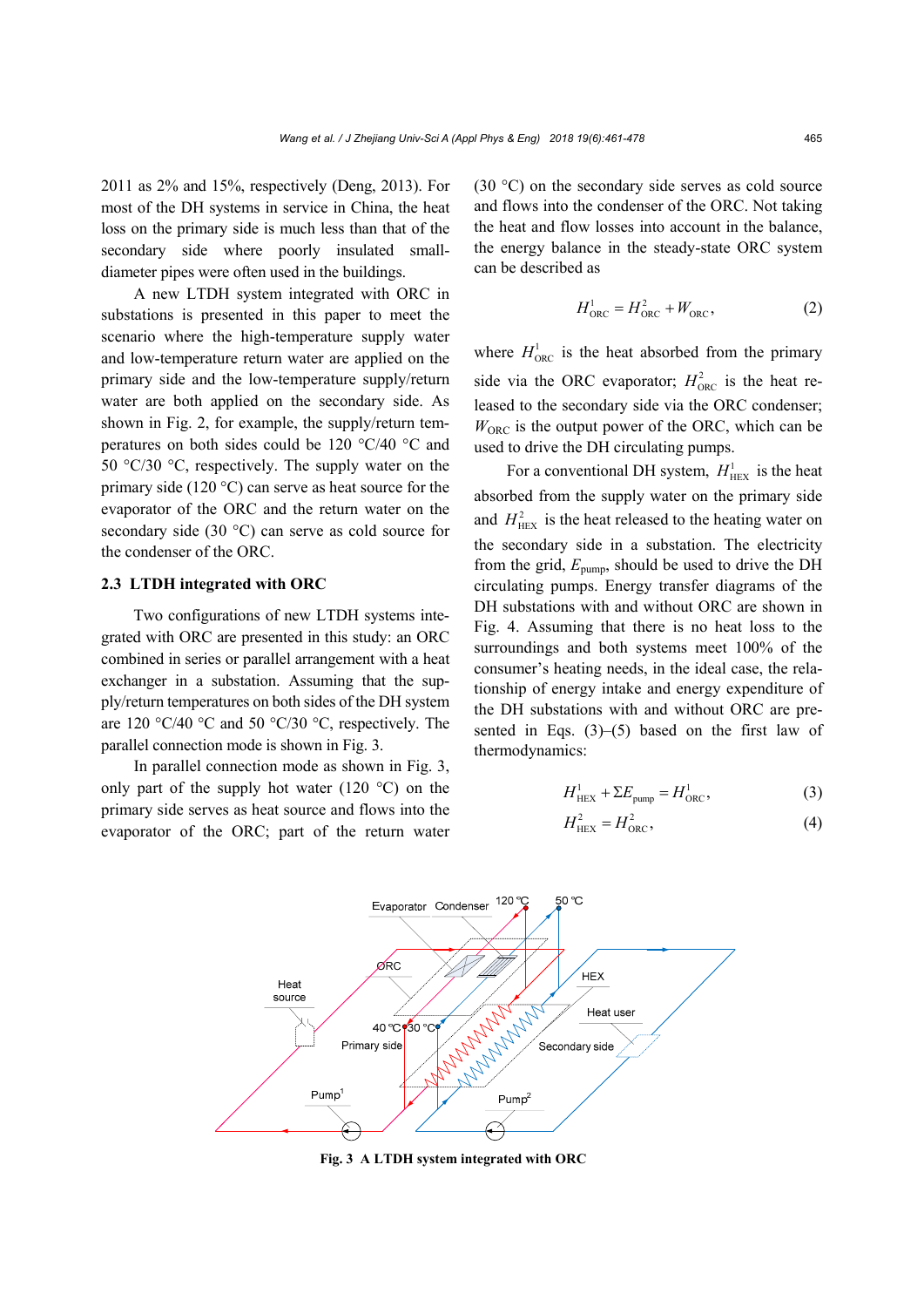466 *Wang et al. / J Zhejiang Univ-Sci A (Appl Phys & Eng) 2018 19(6):461-478*

$$
\Sigma E_{\text{pump}} = W_{\text{ORC}}.\tag{5}
$$

Fig. 5 shows the energy intake and energy expenditure of the DH substations with and without ORC. Here, the heat absorbed from the primary side of a conventional DH system,  $H_{\text{HEX}}^1$ , is less than that of a DH system with ORC,  $H_{\text{ORC}}^1$ . At the same time, part of the heat absorbed by ORC will convert into work,  $W_{ORC}$ , to replace the total electricity consumed by circulating pumps, Σ*E*pump, in a conventional DH system. That is to say, the amount of energy required is equal for both of the DH substations with and without ORC, but no electricity from the grid is needed to drive the circulating pumps in a DH system with ORC. In the substation, the ORC system can take full advantage of the exergy stored in the high temperature difference between the primary and secondary sides of a LTDH system. Thus, the LTDH system integrated with ORC can be regarded as an energy cascade utilization system, by which the exergy destruction caused by the irreversible process of heat transfer in the heat exchanger of a conventional DH system can be avoided.



**Fig. 4 Heat transfer and power consumption in two DH systems with and without ORC** 



**Fig. 5 Energy balance of two DH systems with and without ORC**

In a substation, generally, the heat absorbed by the heat exchanger,  $H_{\text{HEX}}^1$ , is about two orders of magnitude greater than the electricity consumed by the circulating pump, Σ*E*pump. Therefore, the application of ORC would not have a significant impact on the heating process. In the meantime, the electricity consumed by the circulating pump would be provided totally by the ORC output power. In the next sections, the detail of application of an ORC in a DH substation will be illustrated.

# **3 Methods**

In a DH substation, a heat exchanger is used to handle the heat transfer from the main DH pipes into a secondary pipe network. The circulating pumps are driven by the electric motors in the conventional DH system and by ORC output power in a DH system integrated with an ORC. Thus, the heat exchanger, circulating pumps, and the ORC system are the main devices that would have effect on the heating process. The simplified thermal model for the devices is presented as follows.

### **3.1 Heat exchanger**

A heat exchanger is necessary for a substation in a DH system with or without an ORC. If only space heating is provided, the conventional layout of a substation is as shown in Fig. 6. If domestic hot water is also provided in a DH system, the conventional layout of a substation is as shown in Fig. 7. Two heat exchangers are used here: the hot supply water on the primary side would pass through the HEX3 to heat the domestic hot water to achieve a suitable temperature (50–60 °C) first, and then it would pass through the HEX2 to heat the water for space heating.

For a heat exchanger, heat released from the supply hot water on the primary side is

$$
H_{\text{HEX}}^1 = M_{\text{HEX}}^1 \overline{C}_{\text{p}}^1 \left( T_{\text{in,HEX}}^1 - T_{\text{out,HEX}}^1 \right),\tag{6}
$$

and for the heat exchanger, heat absorbed by the circulating water on the secondary side can be described as

$$
H_{\text{HEX}}^2 = M_{\text{HEX}}^2 \overline{C}_{\text{p}}^2 (T_{\text{in,HEX}}^2 - T_{\text{out,HEX}}^2),\tag{7}
$$

where  $\overline{C}_{p}^{1}$  is the specific heat for the average temperature, ranging from a high  $T_{\text{in,HEX}}^1$  to a low  $T_{\text{out,HEX}}^1$ .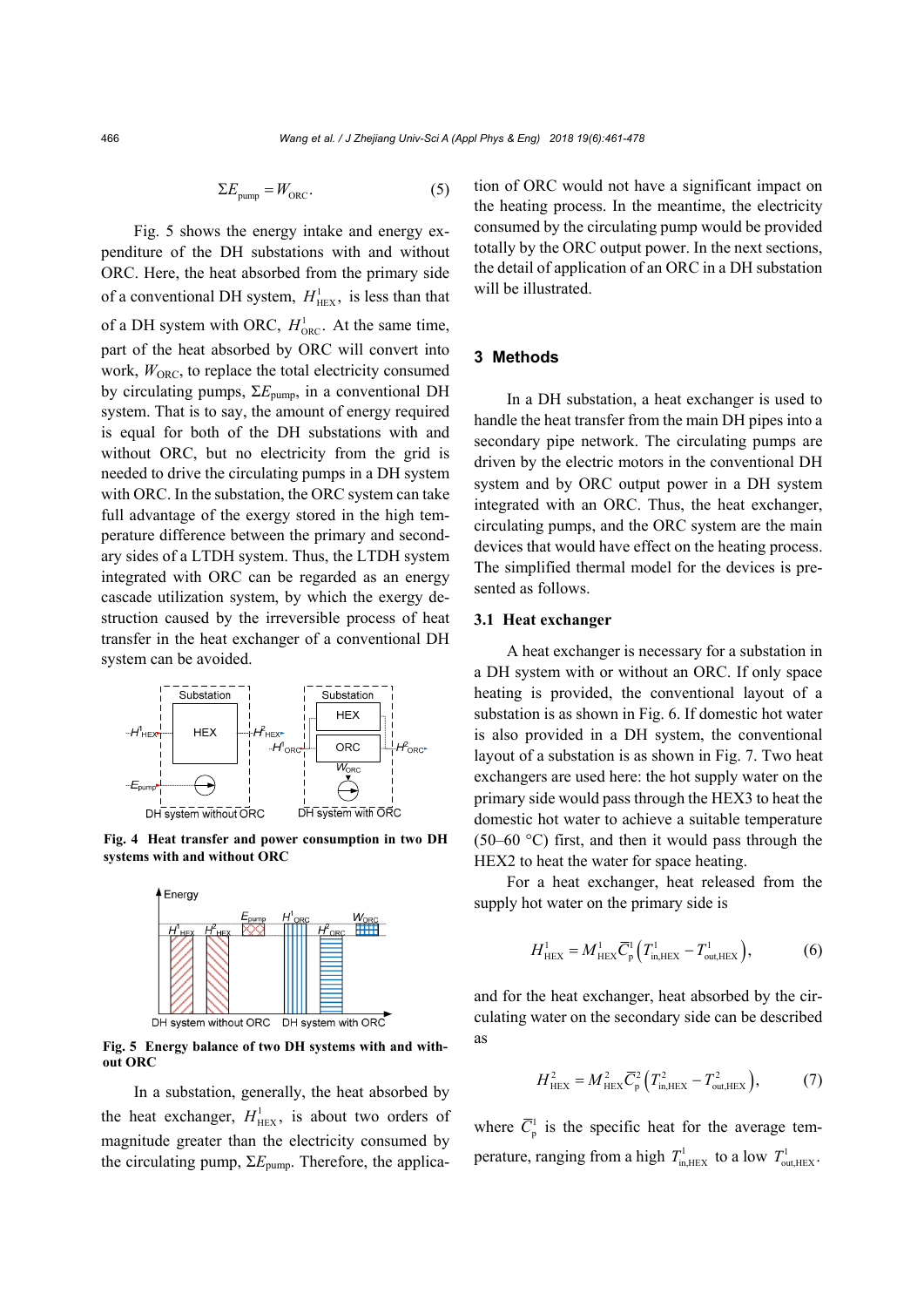$\overline{C}_{p}^{2}$  is the specific heat for the average temperature, ranging from a low  $T_{\text{in,HEX}}^2$  to a high  $T_{\text{out,HEX}}^2$ .  $T_{\text{in,HEX}}^1$ and  $T_{\text{out,HEX}}^1$  are the inlet and outlet temperatures of the hot supply water on the primary side passing through the heat exchanger HEX, respectively;  $T_{\text{in HEX}}^2$  and  $T_{\text{out,HEX}}^2$  are the inlet and outlet temperatures of the cold return water on the secondary side passing through the heat exchanger HEX, respectively.  $M_{\text{HEX}}^1$ is the mass flow of the hot water passing through the heat exchanger HEX on the primary side.  $M<sup>1</sup>$  is the mass flow of the hot water on the primary side.  $M^2$  is the mass flow of the cold water on the secondary side.

The ratio of heat loss  $(H_{\text{HET}})$  to the total heat transfer  $(H_{\text{Hex}}^1)$  can be described as  $\eta_{\text{LHEX}}$ .

$$
H_{\text{l, HEX}} = \eta_{\text{l,HEX}} H_{\text{HEX}}^1,\tag{8}
$$



**Fig. 6 DH system with one HEX (scenario 1)** 



**Fig. 7 DH system with HEX1 and HEX2 (scenario 3)**  Superscript 3 represents domestic hot water side

$$
H_{\text{HEX}}^2 = (1 - \eta_{\text{LHEX}}) H_{\text{HEX}}^1.
$$
 (9)

Usually, for a well-insulated heat exchanger, the overall heat loss is less than 1% of the total heat transfer. For all of the heat exchangers mentioned in this study (HEX, HEX1, HEX2, and HEX3), we assumed that the ratio of heat loss  $(H<sub>LORC</sub>)$  to the total heat transfer  $(H_{\text{HEX}}^1)$  is 0.01 and the allowable minimum temperature difference during the heat exchange of hot and cold fluids is not less than 5 °C.

#### **3.2 Circulating pump**

Circulating pumps are arranged on both sides of a DH system to guarantee water circulation. Conventionally, the circulating pumps are driven by electric motors. The electricity consumed by the circulating pumps, *E*pump (kW), can be written as

$$
E_{\text{pump}} = \frac{P_{\text{pump}} M_{\text{pump}}}{1000 \eta_{\text{pump}} \rho},
$$
\n(10)

where  $\eta_{\text{pump}}$  is the pump efficiency;  $P_{\text{pump}}$  is the pressure head of a circulating pump, Pa; *M*pump is the mass flow rate of water,  $kg/s$ ;  $\rho$  is the density of water,  $kg/m<sup>3</sup>$ .

Generally, higher pump efficiency ( $η<sub>nump</sub>$ = 70%–80%) can be expected for high capacity water pumps on the primary side. Lower pump efficiency  $(\eta_{\text{pump}}=60\%-70\%)$  is for the low capacity water pumps on the secondary side.

For a DH system with an ORC, the expander output power can be used directly to drive the circulating pumps. No electric generator and/or electric motor are needed in the substations. If the supply of ORC output power far exceeds the energy consumption in the pumps, then the excess power can be used to drive the heat pumps, etc. In this study, the output power of the ORC is only used to drive the circulating pumps.

#### **3.3 Organic Rankine cycle**

Two configurations of new LTDH systems, an ORC combined in series or parallel arrangements with a heat exchanger in a substation, are shown in Fig. 8 and Fig. 9, respectively.

The supply hot water on the primary side serves as heat source for the ORC evaporator and the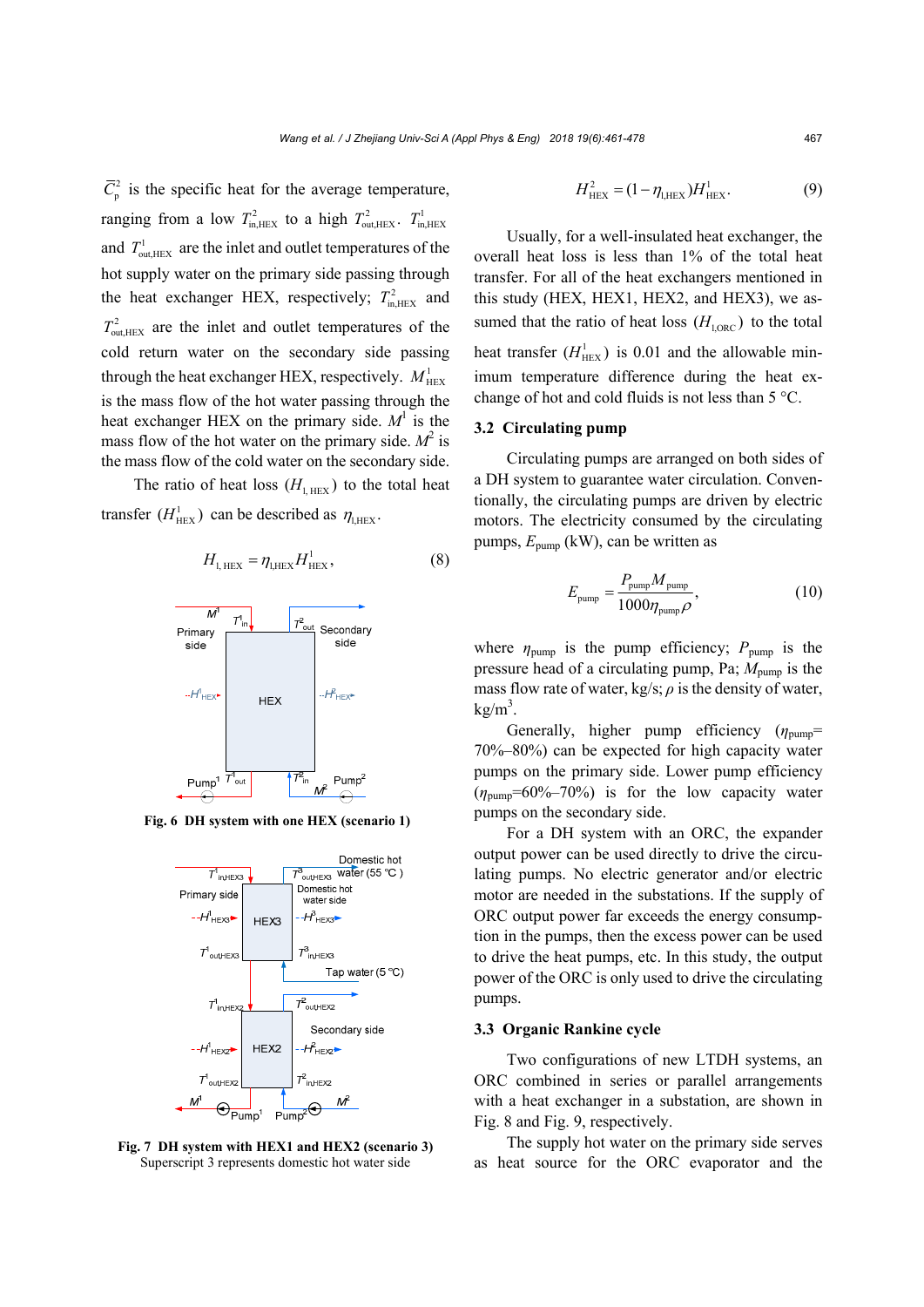secondary return water serves as cold source for the ORC condenser. If we take the heat loss into account, the energy balance on the steady-state ORC system can be written as

$$
H_{\text{ORC}}^1 = H_{\text{ORC}}^2 + W_{\text{ORC}} + H_{1,\text{ORC}},\tag{11}
$$



**Fig. 8 DH system with HEX and ORC in series connection (scenario 2)** 



**Fig. 9 DH system with HEXs and ORC in parallel connection (scenario 4)** 

*T*: temperature; *H*: heat; *W*: power. Subscripts: in: inlet; out: outlet; l: heat loss; mid: middle

The cycle efficiency of ORC,  $\eta_{\text{w,ORC}}$ , is mainly due to the working fluid, system scale, and operating temperature. For the high supply temperature  $(120 \degree C)$  on the primary side and low return temperature (30 °C) on the secondary side of a DH system, up to 16% of the heat absorbed is turned into the output power of the ORC  $(W_{ORC})$  (Quoilin et al., 2013). In this study, the performance of an ORC system was carried out on the basis of practical reference research instead of theoretical calculation. A lower ratio of the output power generated to the heat absorbed, 10%, for an ORC system is adopted here:

$$
W_{\text{ORC}} = \eta_{\text{w,ORC}} H_{\text{ORC}}^1 = 10\% H_{\text{ORC}}^1
$$
. (12)

The heat losses of an ORC system  $(H<sub>LORC</sub>)$  to the environment were estimated to be equal to 1% of the heat transferred from the primary side to the secondary side:

$$
H_{1, \text{ORC}} = \eta_{1, \text{ORC}} (H_{\text{ORC}}^1 - W_{\text{ORC}}).
$$
 (13)

According to the investigation of Quoilin et al. (2013), if R245fa is used as the working fluid of an ORC system and the temperatures of heat/cold sources are about 90–150  $\degree$ C/30  $\degree$ C, the power consumed by the working fluid pump is equal to  $4\%-8\%$ of the expander output power. The temperatures of hot supply water on the primary side and cold return water on the secondary side in a DH system are exactly fit for the operation of ORC.

In this study, the temperatures of heat source and cold source for ORC were 100–120 °C and 10–30 °C, respectively. If the ratio of the power consumed by the working fluid pump  $(W_{p,ORC})$  to the expander output power ( $W_{\text{ORC}}$ ) is described as  $\eta_{\text{p,ORC}}$ , then

$$
W_{\text{p,ORC}} = \eta_{\text{p,ORC}} W_{\text{ORC}}.
$$
 (14)

The net output power of ORC ( $W_{\text{net}ORC}$ ) can be written as

$$
W_{\text{net,ORC}} = W_{\text{ORC}} - W_{\text{p,ORC}}.\tag{15}
$$

Hereinafter, the value of  $\eta_{\text{p,ORC}}$  is assumed to be 8% according to Quoilin et al. (2013).

# **4 Case study**

An ORC combined in series or parallel arrangements with a heat exchanger in a substation are shown in Fig. 8 and Fig. 9, respectively. Two cases were carried out to explain the operation and feature of the two configurations of DH systems with an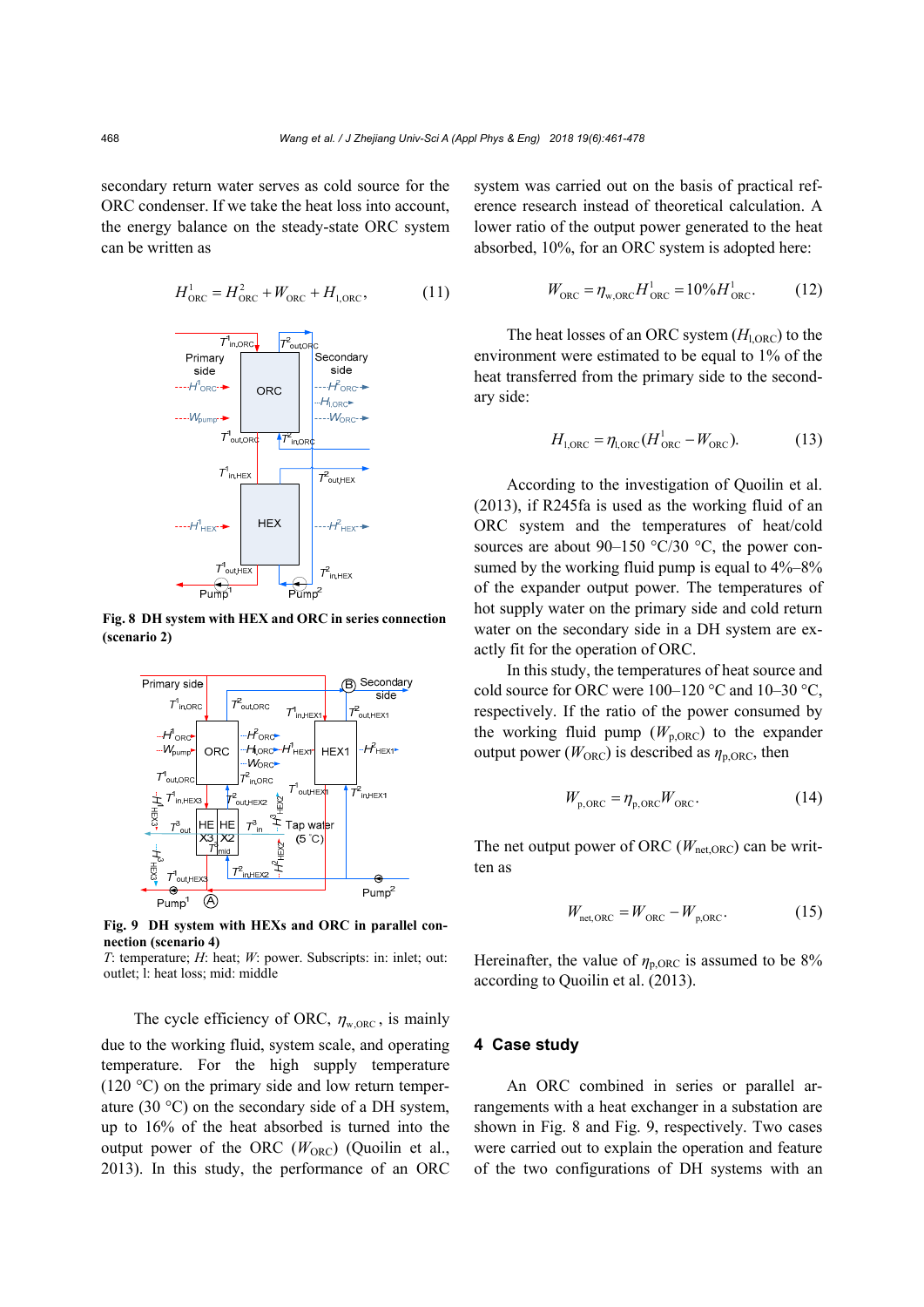ORC. Comparison between the performances of the DH substations with and without ORC is presented in case 1 (an ORC combined in series with a heat exchanger) and case 2 (an ORC combined in parallel with a heat exchanger), respectively.

A larger temperature difference between the heat and cold sources yields a higher power output when keeping all else unchanged. In the following cases, the temperature differences between the heat and cold sources of the ORC systems were over 80 °C.

# **4.1 Case 1: in series connection**

Case 1 was performed on designing a substation for a hypothetical DH area,  $100000 \text{ m}^2$ . Assuming that only space heating was required for the area and the average heat load was 50  $W/m^2$ , the total heating demand of the area was 5000 kW. Fig. 6 shows the diagrammatic sketch of a substation with only one HEX (scenario 1). Fig. 8 shows the diagrammatic sketch of a substation with an ORC combined in series with a HEX (scenario 2).

# 4.1.1 Substation without ORC (scenario 1)

Here, in design operating conditions, the supply/ return water temperature on the primary side was assumed to be 120 °C/40 °C and the water flow rate was 54 t/h (15 kg/s); the supply/return water temperature on the secondary side was 50 °C/30 °C and the water flow rate was 216 t/h  $(60 \text{ kg/s})$ ; the ratio of heat loss to the total heat transfer in a heat exchanger, *η*l,HEX, was 1%.

For the substation shown in Fig. 6, the calculated parameters based on the energy balance (Eqs. (6) –(9)) of the HEX are presented in Table 2.

As shown in Table 2, heat absorbed via the heat exchanger on the secondary side was 5003.364 kW, which would meet the design requirement (5000 kW). In addition, electricity from the electrical grid was required to drive the circulating pump in the substation. Energy consumption of the pump on the secondary side is related to network layout and the operation condition of the DH system. In North China,

energy consumption of a pump on the secondary side is ranged from  $0.1$  to  $0.3$  W/m<sup>2</sup>. Therefore, the total energy consumption of the pump on the secondary side,  $E_{\text{pump}}^2$  was 10–30 kW for case 1. If distributed variable-speed pumps were adopted on the primary side, then there must be electricity consumption on the primary side. The energy consumption of the pump on the primary side is due to the hydraulic head requirement of the pump. Usually, the hydraulic head requirement of a primary distributed variable-speed pump is no more than 1.0 MPa. Assuming that the pump efficiency, *η*pump, was 0.75, the water flow rate on the primary side was 54 t/h (15 kg/s), the density of water was 992.4 kg/m<sup>3</sup> (40 °C), and the hydraulic head requirement of the pump was 1.0 MPa, then the electricity required for the pump on the primary side can be calculated as

$$
E_{\text{pump}}^1 = \frac{p_{\text{pump}}^1 M^1}{1000 \eta_{\text{pump}}^1 \rho^1}
$$
  
= 
$$
\frac{1.0 \times 10^6 \times 15}{1000 \times 0.75 \times 992.4}
$$
 (16)  
= 20.153 kW.

Thus, when distributed variable-speed pumps were adopted on the primary side, the total electricity consumption for driving pumps (Σ*E*pump (kW)) on the primary and secondary sides in the substation was calculated as

$$
\Sigma E_{\text{pump}} = E_{\text{pump}}^1 + E_{\text{pump}}^2 = (30.2 - 50.2) \text{ kW.} \quad (17)
$$

4.1.2 Substation with HEX and ORC in series connection (scenario 2)

For a substation with an ORC combined in series with a HEX (Fig. 8), the hot supply water on the primary side flows first into the ORC evaporator and then into the HEX. The calculated parameters based on the energy balance (Eqs.  $(11)$ – $(15)$ ) of the ORC are

**Table 2 Energy balance in HEX of substation without ORC (case 1)** 

| Network side | $M_{\rm HEX}^{1}$ (t/h) | $C_{\rm n}^{\rm l}$ (kJ/kg)      | $T_{\text{in,HEX}}^{1}$ (°C) | $T_{\text{out,HEX}}^{1}$ (°C) | $H_{\text{HEX}}^{1}$ (kW) | $E^{\scriptscriptstyle 1}_{\scriptscriptstyle \rm pump}$<br>(kW) |
|--------------|-------------------------|----------------------------------|------------------------------|-------------------------------|---------------------------|------------------------------------------------------------------|
| Primary      | 54.00                   | 4.212                            | 120.00                       | 40.00                         | 5053.903                  | $\leq$ 20.153                                                    |
| Network side | $M_{\rm HEX}^2$ (t/h)   | $\overline{C}_{\rm n}^2$ (kJ/kg) | $T_{\rm in, HEX}^2$ (°C)     | $T_{\text{out,HEX}}^2$ (°C)   | $H_{\text{HEX}}^2$ (kW)   | $E_{\rm pump}^2$<br>(kW)                                         |
| Secondary    | 216.00                  | 4 1 7 9                          | 30.00                        | 49.96                         | 5003.364                  | $10.00 - 30.00$                                                  |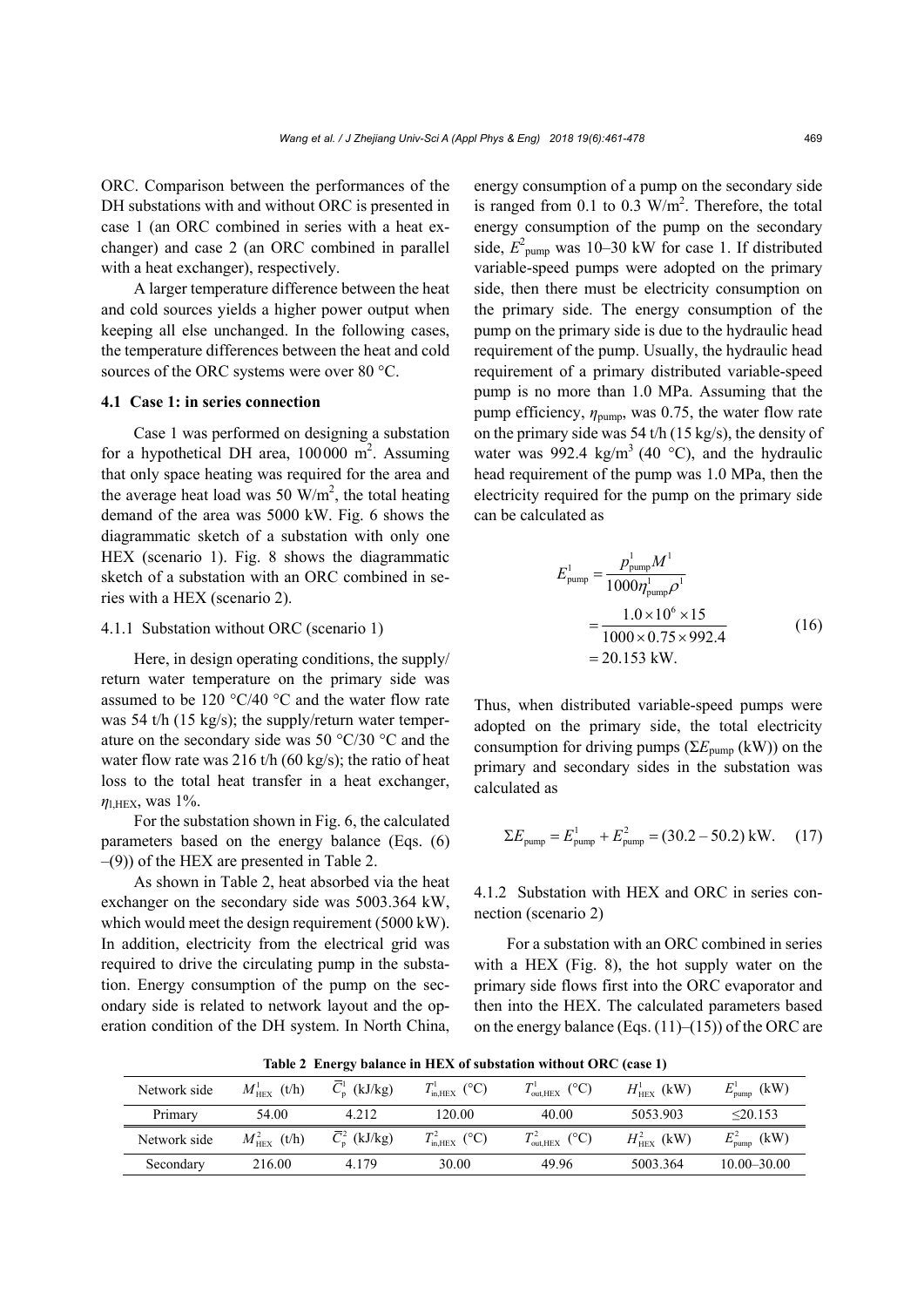presented in Table 3. Here, the energy conversion efficiency  $(\eta_{\text{w,ORC}})$  is 10%; the ratio of power consumed by the working fluid pump to the expander output power  $(\eta_{p,ORC})$  is 8%; the ratio of heat loss to the heat transferred from the primary side to the secondary side  $(\eta_{\text{LORC}})$  is 1%.

As shown in Table 3, the calculated outlet water temperature of the ORC condenser,  $T_{\text{out ORC}}^2$  was 32.26 °C, which was only 2.26 °C higher than the designed return temperature (30 °C) on the secondary side. The low cooling temperature for the ORC condenser would help to keep the ORC operating stably.

After flowing out of the ORC evaporator, the hot water on the primary side flows into the HEX to heat up the return water coming from the ORC condenser on the secondary side. For the substation shown in Fig. 8, the calculated parameters based on the energy balance (Eqs.  $(6)$ – $(9)$ ) of the HEX are presented in Table 4.

As shown in Table 4, the calculated heating temperature at the secondary side  $(T_{\text{out,HEX}}^2)$  was 49.69 °C, which was 0.31 °C lower than the designed heating temperature (50  $^{\circ}$ C).

The results above showed that the integration of an ORC would have a little effect on the amount of heat transfer in the DH system. Thus, the integration of an ORC in series with HEX can meet the heating requirements without changing the designed heating parameters on the primary side.

However, if the heating temperature at the secondary side was strictly required to be 50 °C, it would help to increase the supply temperature or flow rate on the primary side slightly, which will be discussed in the next section.

According to the values shown in Tables 3 and 4, the total heat released from the supply hot water on the primary side to the ORC and HEX  $(H<sup>1</sup>)$  is

$$
H^1 = H^1_{\text{ORC}} + H^1_{\text{HEX}} = 5049.9 \text{ kW.}
$$
 (18)

The heat absorbed by the return water on the secondary side  $(H^2)$  is

$$
H^2 = H_{\text{ORC}}^2 + H_{\text{HEX}}^2 = 4936.022 \text{ kW.}
$$
 (19)

Comparing the DH system without and with ORC shown in Fig. 6 and Fig. 8, the heat absorbed by the return water on the secondary side in scenarios 1 and 2 was 5003.364 kW and 4936.022 kW, respectively. The impact of the integration of an ORC (in series with the HEX in a substation) on the heat absorbed by the return water on the secondary side can be calculated by

$$
\frac{5003.364 - 4936.022}{5003.364} = 1.35\%.
$$

The total electricity consumption for driving pumps  $(\Sigma E_{\text{pump}} = (30.2 - 50.2) \text{ kW})$  was lower than the net output power of ORC ( $W_{\text{net}}$ =58.478 kW). The energy required to drive the circulating pumps on both primary and secondary sides of a DH system can be provided by the ORC output power. That is to say, the output power of an ORC can be used directly to drive

| Network side | $M_{\rm ORC}^1$ (t/h)  | $\overline{C}_{p}^{1}$ (kJ/kg) | $T_{\text{in,ORC}}^1$ (°C) | $T^1_{\text{out,ORC}}$ (°C) | $H^1_{ORC}$ (kW) |
|--------------|------------------------|--------------------------------|----------------------------|-----------------------------|------------------|
| Primary      | 54.00                  | 4.238                          | 120.00                     | 110.00                      | 635.700          |
| Network side | $M_{\rm ORC}^2$ (t/h)  | $\overline{C}_n^2$ (kJ/kg)     | $T_{\rm in, ORC}^2$ (°C)   | $T_{\text{out,ORC}}^2$ (°C) | $H_{ORC}^2$ (kW) |
| Secondary    | 216.00                 | 4.179                          | 30.00                      | 32.26                       | 566.672          |
| Device       | $H_{\text{LORC}}$ (kW) | $W_{ORC}$ (kW)                 | $W_{\text{pump}}$ (kW)     | $W_{\text{net}}$ (kW)       |                  |
| <b>ORC</b>   | 5.721                  | 63.560                         | 5.085                      | 58.478                      |                  |

**Table 3 Energy balance in a substation with an ORC combined in series with a HEX (for ORC, case 1)** 

| Network side | (t/h)<br>$\boldsymbol{M}_\text{HEX}^1$ | $\overline{C}_{\rm n}^1$ (kJ/kg) | $T_{\rm in, HEX}^{1}$ (°C)          | $I_{\text{out,HEX}}$ (°C)    | $H_{\text{HEX}}^{1}$ (kW) |
|--------------|----------------------------------------|----------------------------------|-------------------------------------|------------------------------|---------------------------|
| Primary      | 54.00                                  | 4.204                            | 110.00                              | 40.00                        | 4414.20                   |
| Network side | $M^2_{\rm HEX}$<br>(t/h)               | $\overline{C}_n^2$ (kJ/kg)       | $T^2$<br>$T_{\text{in,HEX}}^2$ (°C) | $T_{\text{out. HEX}}^2$ (°C) | $H_{\text{HEX}}^2$ (kW)   |
| Secondary    | 216.00                                 | 4.178                            | 32.26                               | 49.69                        | 4369.35                   |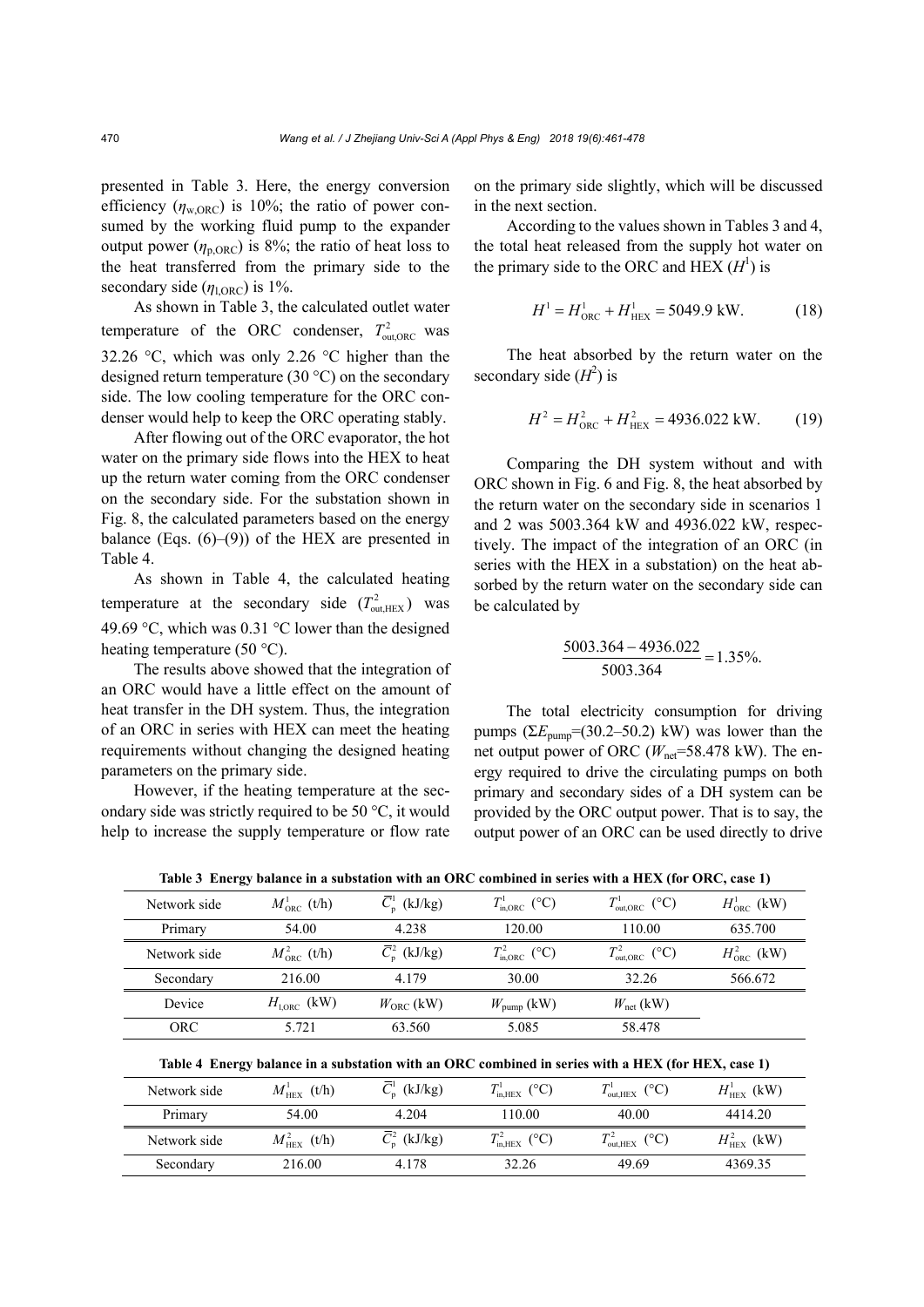the circulating pumps in the substation without using a generator and a motor.

Thus, the ORC system can take advantage of the exergy stored in the high temperature difference between the primary and secondary sides of a LTDH system.

# **4.2 Case 2: in parallel connection**

Case 2 was performed on designing a substation for a hypothetical DH area of  $35000 \text{ m}^2$ . The average heat load for space heating was 50  $W/m<sup>2</sup>$ . The total space heating demand of the area was 1750 kW. Hot water is also needed in this area with a water flow rate of 7.2 t/h and water temperature 55–60 °C. Fig. 7 shows the diagrammatic sketch of a substation with only two HEXs (scenario 3). Fig. 9 shows the diagrammatic sketch of a substation with an ORC combined in parallel with a HEX (scenario 4).

#### 4.2.1 Substation without ORC (scenario 3)

Here, the hot supply water on the primary side flows firstly into the HEX3 and then into the HEX2. In design operating conditions, the supply/return water temperature on the primary side was assumed to be 120 °C/40 °C and the water flow rate  $(M^1)$  was 24 t/h (6.67 kg/s); the supply/return water temperature on the secondary side for space heating was 50 °C/30 °C and the water flow rate  $(M^2)$  was 79.20 t/h (22 kg/s). The heat exchanger HEX2 was used to warm up the heating water on the secondary side to 50 °C for space heating. The heat exchanger HEX3 was used to heat up the tap water (5  $\degree$ C) to 55–60  $\degree$ C to supply domestic hot water (flow rate  $M^3$ =7.20 t/h). The ratio of heat loss to the total heat transfer in either HEX2 or HEX3 was assumed to be 1%.

For the substation shown in Fig. 7, the calculated parameters based on the energy balance (Eqs. (6)  $-(9)$ ) of the HEX3 and HEX2 are presented in Table 5.

As shown in Table 5, the tap water was heated from 5  $\degree$ C to 55  $\degree$ C. The heating water on the secondary side was warmed from 30 °C up to 49.03 °C, which was slightly lower than the designed heating temperature (50 °C). Thus, the system shown in Fig. 7 can meet the space heating and domestic hot water requirements. The total heat absorbed for space heating and domestic hot water supplement from the HEX2 and HEX3 was 1749.600 kW. The return water temperature on the primary side was 42.25 °C. The system output can meet the design requirements.

As discussed in Section 4.1.1, electricity from the electrical grid was required to drive the circulating pump and the energy consumption of a heating pump on the secondary side is ranged from 0.1 to 0.3  $W/m^2$ . Therefore, the total energy consumption of the heating pump on the secondary side,  $E_{\text{pump}}^2$  was 3.5– 10.5 kW for case 2. In addition, a pump is arranged for the circulation of domestic hot water. Assuming that the electricity consumption of the domestic hot water pump  $(E^3)_{\text{pump}}$  is as proportional to the design flow as that of the space-heating water pump, then  $E_{\text{num}}^3$  can be described as

$$
E_{\text{pump}}^3 = \frac{M^3}{M^2} E_{\text{pump}}^2.
$$
 (20)

The calculated  $E_{\text{pump}}^3$  was 0.318–0.955 kW (design flow:  $M^2 = 79.2$  t/h,  $M^3 = 7.2$  t/h). The total electricity consumption for driving pumps ( $\Sigma E_{\text{pump}}$  (kW)) on the secondary sides was calculated by

$$
\Sigma E_{\text{pump}} = E_{\text{pump}}^2 + E_{\text{pump}}^3 = (3.8 - 11.5) \text{ kW.}
$$
 (21)

|      | Primary side        | $M_{\text{HEX3}}^1$ (t/h) | $\overline{C}_{\rm n}^1$ (kJ/kg) | $T_{\text{in,HEX3}}^1$ (°C)    | $T^1_{\text{out,HEX3}}$ (°C) | $H^1_{\text{HEX3}}$ (kW) |
|------|---------------------|---------------------------|----------------------------------|--------------------------------|------------------------------|--------------------------|
| HEX3 |                     | 24.00                     | 4.234                            | 120.00                         | 105.04                       | 422.300                  |
|      | Domestic hot water  | $M_{\text{HEX3}}^3$ (t/h) | $\overline{C}_{\rm n}^3$ (kJ/kg) | $T_{\text{in,HEX3}}^3$ (°C)    | $T_{\text{out,HEX3}}^3$ (°C) | $H^3_{\text{HEX3}}$ (kW) |
|      |                     | 7.20                      | 4.192                            | 5.00                           | 55.00                        | 419.200                  |
|      | Primary side        | $M_{\rm HEX2}^1$ (t/h)    | $\overline{C}_{\rm n}^1$ (kJ/kg) | $T_{\text{in. HEX2}}^{1}$ (°C) | $T^1_{\text{out,HEX2}}$ (°C) | $H^1_{\text{HEX2}}$ (kW) |
| HEX2 |                     | 24.00                     | 4.198                            | 105.04                         | 42.25                        | 1757.300                 |
|      | Secondary side      | $M_{\text{HEX2}}^2$ (t/h) | $\overline{C}_n^2$ (kJ/kg)       | $T_{\text{in,HEX2}}^2$ (°C)    | $T_{\text{out,HEX2}}^2$ (°C) | $H^2_{\text{HEX2}}$ (kW) |
|      | (for space heating) | 79.20                     | 4.179                            | 30.00                          | 49.03                        | 1749.600                 |

**Table 5 Energy balance in HEX3 and HEX2 in the substation without ORC (case 2)**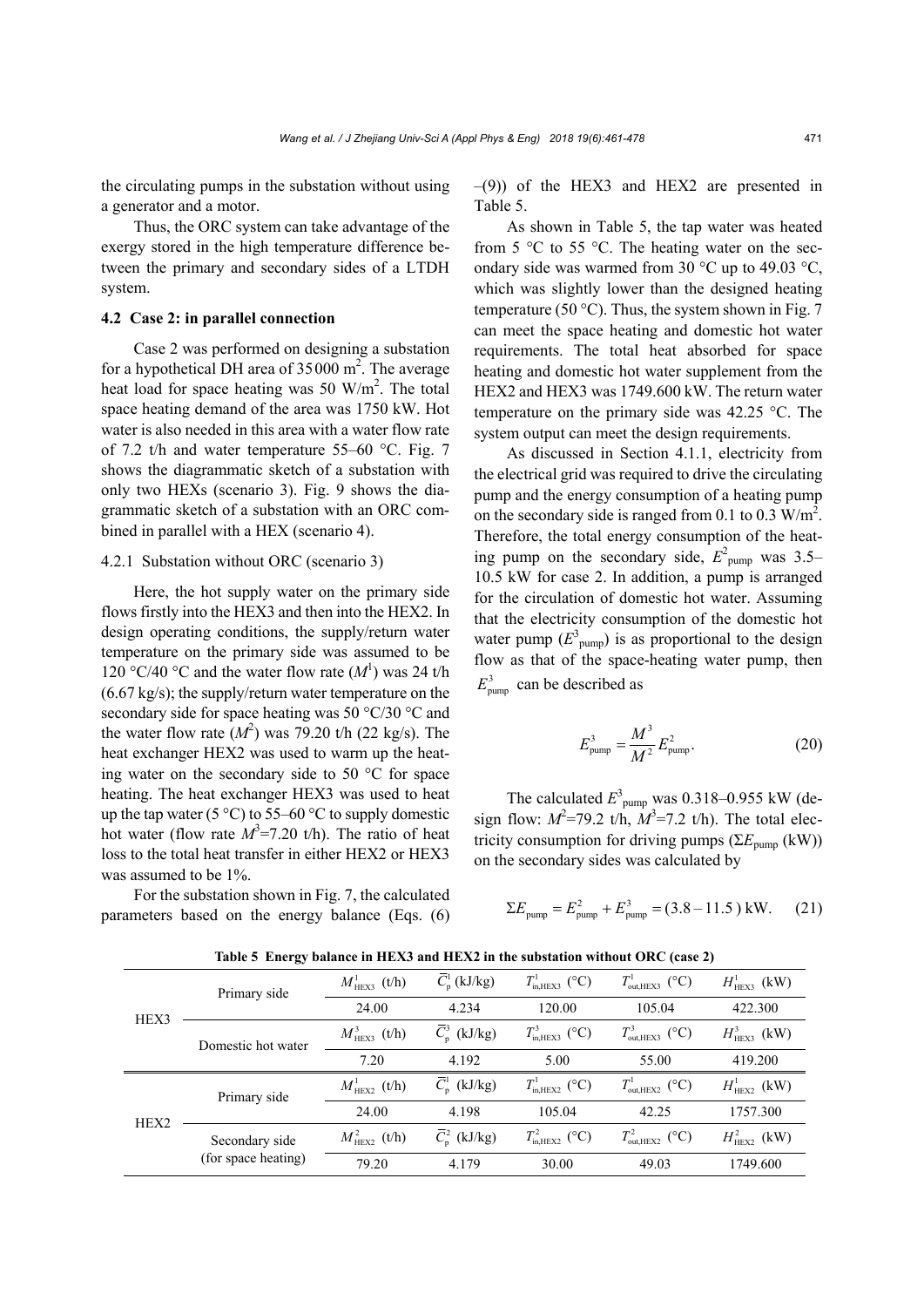Note that the electricity consumption of the distributed variable-speed pump on the primary side was not included in case 2. The reason is that less hot supply-water on the primary side flowing through the ORC evaporator will lead to less expander output power when an ORC is combined in parallel with a HEX. The expander output power will be only used to meet the pump energy consumption on the secondary side to drive space heating and domestic hot water circulating pumps.

# 4.2.2 Substation with HEX and ORC in parallel connection (scenario 4)

An ORC and a HEX working in parallel in a substation are especially fit for the needs of both space heating and domestic hot water. Two heat exchangers: HEX2 and HEX3 were adopted to heat up the tap water. As shown in Fig. 9, on the primary side, the hot supply water  $(M<sup>1</sup>)$  flows in a bifurcate and the water flows will be oriented towards the ORC  $(M_{\text{ORC}}^1)$  and the HEX1  $(M_{\text{HEX1}}^1)$ , respectively. After flowing out of the ORC, the water flow  $M<sup>1</sup>_{ORC}$  will pass through the HEX3. On the secondary side, the cold return water  $(M^2)$  will separate into two flows, which will be oriented towards the HEX2  $(M<sub>HEX2</sub><sup>2</sup>)$ and the HEX1  $(M<sub>HEX1</sub><sup>2</sup>)$ . After flowing out of the HEX2, the water flow  $M<sup>2</sup><sub>HEX2</sub>$  will pass through the ORC. In addition, the tap water  $(M^3)$  will flow in series into the HEX2 and HEX3 to supply domestic hot water for users. We assume that the ratio of heat loss to the total heat transfer in each heat exchanger was 1%. For the substation shown in Fig. 9, the calculated parameters of the ORC based on the energy balance (Eqs.  $(11)$ – $(15)$ ) are presented in Table 6.

As shown in Table 6, on the secondary side, the return water will be cooled first by the low temperature tap water to 10 °C in the HEX2 and then be warmed to 25.03 °C in the ORC. Here, lower cooling temperature will be of benefit for the capacity of the ORC module.

The calculated parameters based on the energy balance of the HEX1, HEX2, and HEX3 are presented in Table 7.

| Network side | $M_{\rm ORC}^{\rm L}$ (t/h) | $\overline{C}_{\rm n}^1$ (kJ/kg) | $T_{\text{in,ORC}}^1$ (°C) | $T_{\text{out,ORC}}^1$ (°C) | $H^1_{ORC}$ (kW) |
|--------------|-----------------------------|----------------------------------|----------------------------|-----------------------------|------------------|
| Primary      | 6.00                        | 4.231                            | 120.00                     | 100.00                      | 141.033          |
| Network side | $M_{\rm ORC}^2$ (t/h)       | $\overline{C}_{n}^{2}$ (kJ/kg)   | $T_{\text{in,ORC}}^2$ (°C) | $T_{\text{out,ORC}}^2$ (°C) | $H_{ORC}^2$ (kW) |
| Secondary    | 7.20                        | 4.187                            | 10.00                      | 25.03                       | 125.861          |
| Device       | $H_{\text{LORC}}$ (kW)      | $W_{ORC}$ (kW)                   | $W_{\text{pump}}$ (kW)     | $W_{\text{net}}$ (kW)       |                  |
| <b>ORC</b>   | .269                        | 14.102                           | 1.128                      | 12.974                      |                  |

**Table 6 Energy balance in the substation with an ORC combined in parallel with a HEX (for ORC, case 2)** 

**Table 7 Energy balance in a substation with an ORC combined in parallel with a HEX (for HEX1, HEX2, and HEX3, case 2)** 

|                             | Primary side        | $M_{\text{HEX1}}^1$ (t/h) | $\overline{C}_{\rm p}^1$ (kJ/kg) | $T_{\text{in. HEX1}}^{1}$ (°C) | $T^1_{\text{out,HEX1}}$ (°C)  | $H^1_{\text{HEX1}}$ (kW) |
|-----------------------------|---------------------|---------------------------|----------------------------------|--------------------------------|-------------------------------|--------------------------|
| HEX1                        |                     | 18.00                     | 4.212                            | 120.00                         | 35.00                         | 1790.100                 |
|                             | Secondary side      | $M_{\text{HEX1}}^2$ (t/h) | $\overline{C}_{n}^{2}$ (kJ/kg)   | $T_{\text{in. HEX1}}^2$ (°C)   | $T_{\text{out. HEX1}}^2$ (°C) | $H^2_{\text{HEX1}}$ (kW) |
|                             | (for space heating) | 72.00                     | 4.180                            | 30.00                          | 51.20                         | 1772.320                 |
| (for space heating)<br>HEX2 | Secondary side      | $M_{\text{HEX2}}^2$ (t/h) | $\overline{C}_{\rm n}^2$ (kJ/kg) | $T_{\text{in,HEX2}}^2$ (°C)    | $T_{\text{out,HEX2}}^2$ (°C)  | $H^2_{\text{HEX2}}$ (kW) |
|                             |                     | 7.20                      | 4.186                            | 30.00                          | 10.00                         | 167.440                  |
|                             | Domestic hot water  | $M_{\rm HEX2}^3$ (t/h)    | $\overline{C}_{p}^{3}$ (kJ/kg)   | $T_{\text{in,HEX2}}^3$ (°C)    | $T_{\text{out,HEX2}}^3$ (°C)  | $H^3_{\text{HEX2}}$ (kW) |
|                             |                     | 7.20                      | 4.192                            | 5.00                           | 24.72                         | 165.332                  |
|                             | Primary side        | $M_{\text{HEX3}}^1$ (t/h) | $\overline{C}_{\rm n}^1$ (kJ/kg) | $T_{\text{in. HEX3}}^1$ (°C)   | $T^1_{\text{out,HEX3}}$ (°C)  | $H^1_{\text{HEX3}}$ (kW) |
| HEX3                        |                     | 6.00                      | 4.199                            | 100.00                         | 60.00                         | 279.933                  |
|                             | Domestic hot water  | $M_{\text{HEX3}}^3$ (t/h) | $\overline{C}_{\rm n}^3$ (kJ/kg) | $T_{\text{in. HEX3}}^3$ (°C)   | $T^3_{\text{out,HEX3}}$ (°C)  | $H^3_{\text{HEX3}}$ (kW) |
|                             |                     | 7.20                      | 4.181                            | 24.72                          | 57.86                         | 277.117                  |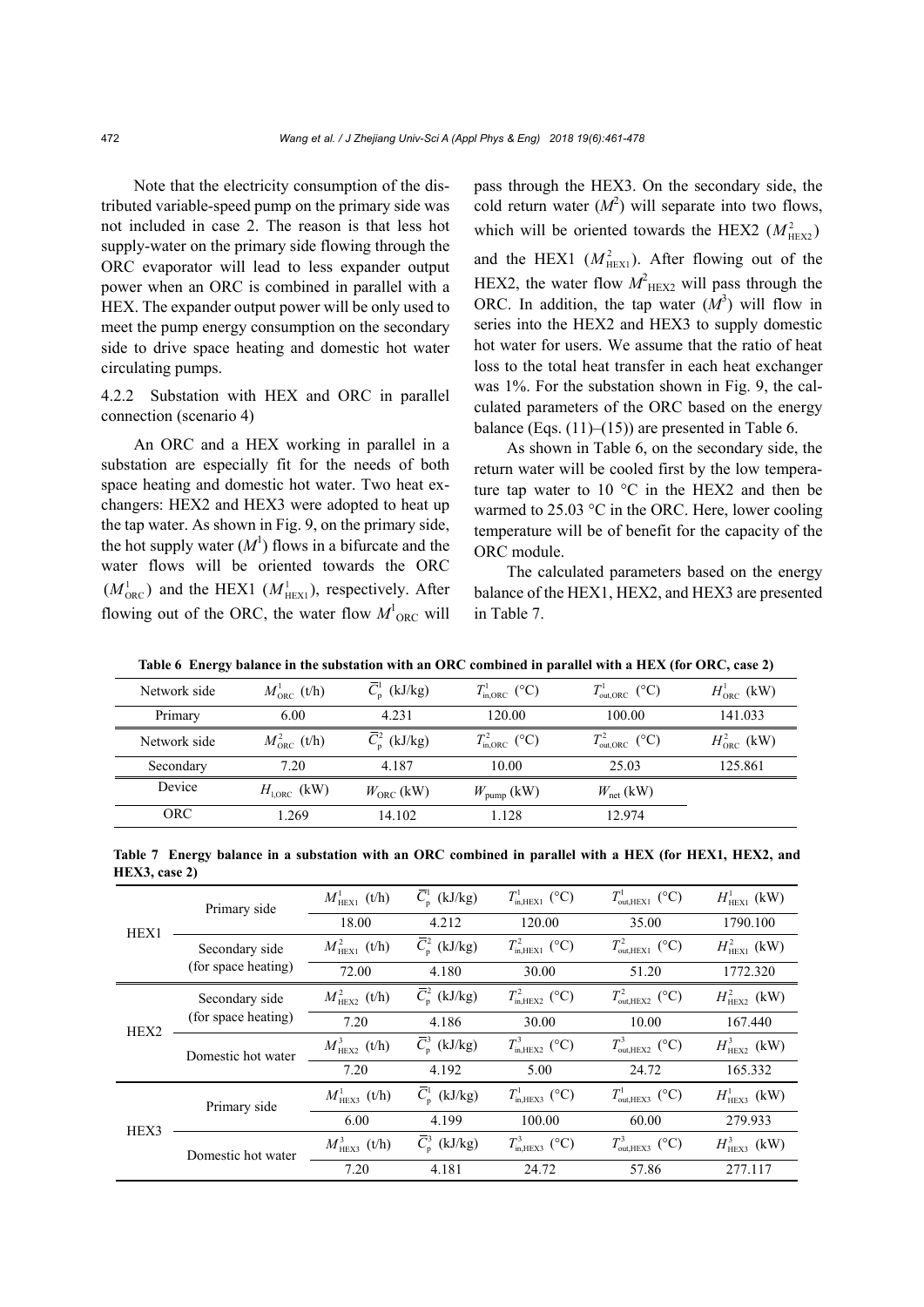As shown in Table 7, the tap water was heated from 5  $\degree$ C to 57.86  $\degree$ C via the HEX2 and HEX3, which would meet the need of domestic hot water. The temperature of domestic hot water was 2.86 °C higher than in scenario 3. As shown in Fig. 9, the split hot supply water on the primary side flows  $(M<sup>1</sup><sub>ORC</sub>$ and  $M<sup>1</sup><sub>HEX1</sub>$ ) through the ORC and the HEX1 separately at first and then joins at point A. The enthalpy of the return water at point A on the primary side,  $h_A^1$ , can be calculated by Eq. (22). Its temperature can be obtained via the property diagram of water. The parameters of the return water at point A on the primary side are listed in Table 8. As shown in Table 8, the return water temperature on the primary side was 41.25 °C, which was slightly higher than the design value  $(40 °C)$ .

$$
h_{\rm A}^1 = \frac{h_{\rm out,HEX3}^1 M_{\rm HEX3}^1 + h_{\rm out,HEX1}^1 M_{\rm HEX1}^1}{M_{\rm HEX3}^1 + M_{\rm HEX1}^1},\tag{22}
$$

where  $h_{\text{out,HEX3}}^1$  and  $h_{\text{out,HEX1}}^1$  are the enthalpies of the hot supply water at the outlets of HEX3 and HEX1 on the primary side, respectively;  $M_{\text{HEX3}}^1$  and  $M_{\text{HEX1}}^1$  are the mass flows of hot supply water passing through HEX3 and HEX1 on the primary side, respectively.

As shown in Fig. 9, the split return water flows  $(M<sub>HEX1</sub><sup>2</sup>$  and  $M<sub>HEX2</sub><sup>2</sup>$ ) on the secondary side passing through the HEX2 and the HEX1 separately at first and then joins at point B for space heating. The enthalpy of the supply water at point B on the secondary side can be calculated by Eq. (23). Its temperature can be obtained via the property diagram of water. The parameters of the supply water at point B are listed in Table 8.

The temperature of the supply water on the secondary side was 48.82 °C, as shown in Table 8, which was slightly lower than the design value (50 °C). The temperature was 0.21 °C lower than that in scenario 3 (49.03 °C, Table 5).

$$
h_{\rm B}^1 = \frac{h_{\rm out,ORC}^2 M_{\rm ORC}^2 + h_{\rm out,HEXI}^2 M_{\rm HEXI}^2}{M_{\rm ORC}^2 + M_{\rm HEXI}^2},\tag{23}
$$

where  $h_{\text{out,ORC}}^2$  and  $h_{\text{out,HEX1}}^2$  are the enthalpies of the cold return water at the outlets of ORC and HEX1 on the secondary side, respectively;  $M_{\text{ORC}}^2$  and  $M_{\text{HEXI}}^2$ are the mass flows of cold return water passing through ORC and HEX1 on the secondary side, respectively.

A comparison of the parameters for space heating, domestic hot water, and the supply/return water on the primary side with and without ORC in case 2 is given in Table 9.

As shown in Table 9, for the temperatures of the return water on the primary side  $(T<sub>out</sub><sup>1</sup>)$ , the space heating water  $(T_{out}^2)$  and the domestic hot water  $(T<sub>out</sub><sup>3</sup>)$  on the secondary side, there were only small differences between the DH substations with and without ORC in case 2 if the water flows were kept constant. For the DH substation without ORC, the total heat absorbed for space heating and domestic hot water was calculated as

$$
H^2 + H^3 = 1749.600 + 419.200 = 2168.800
$$
 (kW).

For the DH substation with an ORC combined in parallel with a HEX, the total heat absorbed for space heating and domestic hot water supply was calculated as

| Point A | $M_{\text{HEX3}}^1$ (t/h) | $T^1_{\text{out,HEX3}}$ (°C) | $h^{\text{l}}_{\text{out,HEX3}}$ (kJ/kg) | $h^{\mathrm{l}}_{\mathrm{A}}$ (kJ/kg) | $T^1_{\rm A}$ (°C) |
|---------|---------------------------|------------------------------|------------------------------------------|---------------------------------------|--------------------|
|         | 6.00                      | 60.00                        | 251.558                                  | 173.206                               | 41.25              |
|         | $M_{\text{HEX1}}^1$ (t/h) | $T^1_{\text{out,HEX1}}$ (°C) | $h^{\text{I}}_{\text{out,HEX1}}$ (kJ/kg) |                                       |                    |
|         | 18.00                     | 35.00                        | 147.089                                  |                                       |                    |
| Point B | $M_{\text{ORC}}^2$ (t/h)  | $T_{\text{out,ORC}}^2$ (°C)  | $h_{\text{out,ORC}}^2$ (kJ/kg)           | $h^{\mathrm{l}}_{\mathrm{B}}$ (kJ/kg) | $T_{\rm B}^1$ (°C) |
|         | 7.20                      | 25.04                        | 105.412                                  | 204.846                               | 48.82              |
|         | $M_{\text{HEX1}}^2$ (t/h) | $T_{\text{out,HEX1}}^2$ (°C) | $h_{\text{out,HEX1}}^2$ (kJ/kg)          |                                       |                    |
|         | 72.00                     | 51.20                        | 214.783                                  |                                       |                    |

**Table 8 Parameters of the primary return water at point A and the secondary supply water at point B**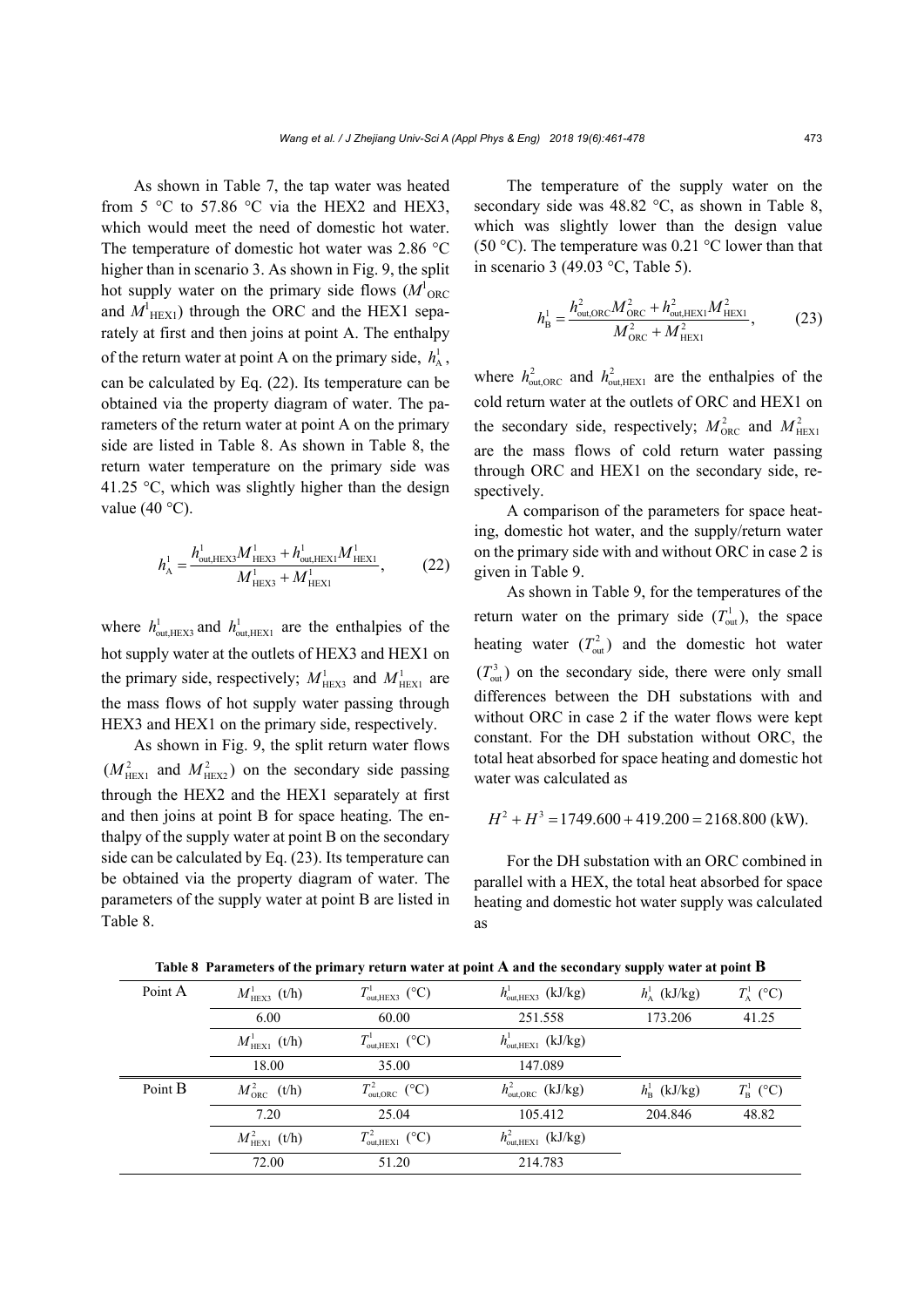$$
H^2 + H^3 = 1730.431 + 442.904 = 2173.335
$$
 (kW).

Then, the impact of ORC on the total heat absorbed for space heating and domestic hot water supply was

$$
\left| \frac{2168.800 - 2173.335}{2168.800} \right| = 0.209\%.
$$

The result showed that the integration of ORC in a DH substation would have only a minimal effect on the space heating and domestic hot water supply.

In addition, electricity from an external power grid was needed to drive the circulating pumps in a DH substation without ORC (scenario 3), while the net output power of the ORC was enough for pump driving in scenario 4.

In case 2, the return water (for space heating) on the secondary side was cooled down to 10 °C by the tap water in the HEX2, and this showed positive effects on the performance and operational reliability of the ORC. Accordingly, the tap water was preheated in the HEX2.

#### **5 Discussion**

#### **5.1 Primary supply water temperature**

The integration of an ORC in a DH substation will take full advantage of the high temperature difference between the primary and secondary sides of a DH system. The expander output power of an ORC can be used to drive the circulating pumps for saving electricity from the grid. Considering that the DH heat supply is generally two orders of magnitude greater than the energy consumption of the circulating water pumps, the integration of an ORC in a DH substation will have a minimal impact on space heating and domestic hot water supply.

However, the results of the case studies showed that if an ORC was integrated, the total heat absorbed on the secondary side for space heating and domestic hot water would be slightly decreased when the total heat released from the primary side is kept constant. If the total heat absorbed on the secondary side for space heating and domestic hot water needed to fully meet the users' requirement, there must be more heat released from the primary side to compensate for the heat transferred into work via ORC.

There are three ways to increase the heat released from the primary side. The first way is to increase the flow rate of the supply water on the primary side, which will lead to higher power consumption of the circulating pumps and even hydraulic imbalance. The second is to decrease the temperature of the return water at the primary side, which will lead to the improvement of the heat efficiency at the primary side, the need of a larger heat transfer area and stable return temperature on the secondary side. The third way is to slightly raise the temperature of the hot water on the primary side.

The third way was adopted to keep the total heat absorbed on the secondary side to fully meet the users' requirement. Case 1 (a substation with an ORC combined in series with a HEX) was taken as an example. As shown in Table 3, the calculated heating temperature at the secondary side was 0.31 °C lower than the designed heating temperature (50  $^{\circ}$ C) when the expander output power was 63.560 kW. To keep the heating temperature at the designed value (50  $^{\circ}$ C), the temperature of the hot water on the primary side

|                       | On the primary side. |                        |                                        | On the secondary side |                        |                                 |                                     |            |
|-----------------------|----------------------|------------------------|----------------------------------------|-----------------------|------------------------|---------------------------------|-------------------------------------|------------|
| DH system             | $M^1$ (t/h)          | $T_{\text{in}}^1$ (°C) | $T_{\rm out}^{\rm l}$<br>$(^{\circ}C)$ | $H^1$ (kW)            | $M^2$ (t/h)            | $T_{\rm in}^2$<br>$(^{\circ}C)$ | $T_{\text{out}}^2$<br>$(^{\circ}C)$ | $H^2$ (kW) |
| Without ORC           | 24.0                 | 120                    | 42.25                                  | 2191.100              | 79.2                   | 30                              | 49.03                               | 1749.600   |
| With ORC*             | 24.0                 | 120                    | 41.25                                  | 2211.000              | 79.2                   | 30                              | 48.82                               | 1730.431   |
|                       | Domestic hot water   |                        |                                        | Substation            |                        |                                 |                                     |            |
| DH system             | $M^3$ (t/h)          | $T_{\text{in}}^3$ (°C) | $T_{\rm out}^3$<br>$(^{\circ}C)$       | $H^3$ (kW)            | $E_{\text{pump}}$ (kW) | $W_{\text{net}}$ (kW)           |                                     |            |
| Without ORC           | 7.2                  | 5                      | 55.00                                  | 419.200               | $3.8 - 11.5$           |                                 |                                     |            |
| With ORC <sup>*</sup> | 7.2                  | 5                      | 57.86                                  | 442.904               | $3.8 - 11.5$           | 12.8                            |                                     |            |

**Table 9 Comparison between DH substations with and without ORC (case 2)** 

\* ORC combined in parallel with a HEX in a substation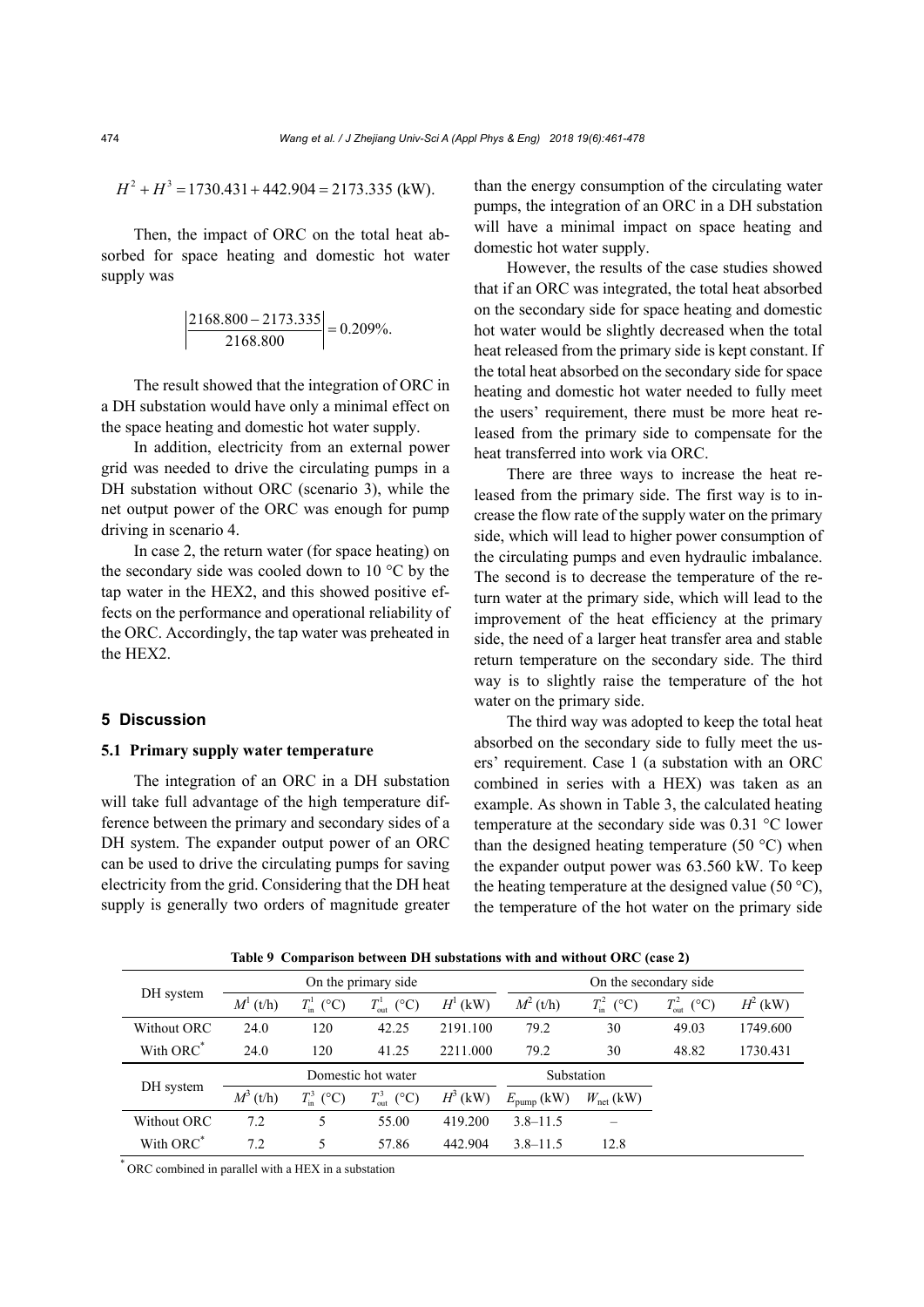must be raised. For the substation shown in Fig. 8, the calculated parameters based on the energy balance of the ORC and HEX are presented in Table 10.

As shown in Table 10, the temperature of the hot supply water  $(T_{\text{in,ORC}}^1)$  on the primary side should only be 1.2 °C higher to keep the heating temperature at the designed value (50 °C). The small increment for the hot supply water on the primary side will not decrease the heat efficiency of the combined heat and power plants or gas-fired/coal-fired boilers. In addition, if industrial surplus heat or renewable energy serves as the heat source, a suitable ORC system should be selected to fit the temperature of the hot supply water (80–85 °C) on the primary side (Bao and Zhao, 2013). In this situation, the expander output power of the ORC can be used to drive not only the circulating pumps but also the heat pump. For a LTDH, heat pumps are usually adopted to heat domestic hot water (Yang et al., 2016c). The study on a low temperature ORC will be carried out in our future work.

#### **5.2 Series vs. parallel circuits**

In case 1, the calculation was carried out for a substation with an ORC combined in series with a HEX. As shown in Fig. 8, the hot supply water on the primary side flows first into the ORC evaporator and then into the HEX. In this condition, the net output power of the ORC was much higher than the power needed for driving circulating pumps on the primary and secondary sides. Therefore, an ORC combined in series with a HEX is suitable for a DH substation with high-energy consumption in pumps. If domestic hot water is required, tap water ( $5^{\circ}$ C) can be designed to absorb successively the heat from the return water on the secondary side. An improved configuration of the LTDH integrated with ORC in series connection can be organized as shown in Fig. 10. In this configuration, the temperature of water flowing into the ORC condenser will be colder, which is helpful for keeping the ORC system operating stably.



**Fig. 10 An improved configuration for a LTDH integrated with an ORC in series** 

| For ORC | Primary side      | $M_{\text{ORC}}^1$ (t/h) | $\overline{C}_{p}^{1}$ (kJ/kg)   | $T_{\text{in,ORC}}^1$ (°C) | $T^1_{\text{out,ORC}}$ (°C) | $H^1_{ORC}$ (kW)          |
|---------|-------------------|--------------------------|----------------------------------|----------------------------|-----------------------------|---------------------------|
|         |                   | 54.00                    | 4.240                            | 121.20                     | 111.20                      | 635.900                   |
|         | Secondary<br>side | $M_{\rm ORC}^2$ (t/h)    | $\overline{C}_{\rm n}^2$ (kJ/kg) | $T_{\text{inORC}}^2$ (°C)  | $T_{\text{out,ORC}}^2$ (°C) | $H_{\text{ORC}}^2$ (kW)   |
|         |                   | 216.00                   | 4.179                            | 30.00                      | 32.26                       | 566.672                   |
|         | <b>ORC</b>        | $H_{LORC}$ (kW)          | $W_{ORC}$ (kW)                   | $W_{\text{pump}}$ (kW)     | $W_{\text{net}}$ (kW)       |                           |
|         |                   | 5.721                    | 63.560                           | 5.085                      | 58.473                      |                           |
| For HEX | Primary side      | $M_{\rm HEX}^1$ (t/h)    | $\overline{C}_{\rm n}^1$ (kJ/kg) | $T_{\text{in,HEX}}^1$ (°C) | $T^1_{\text{out,HEX}}$ (°C) | $H_{\text{HEX}}^{1}$ (kW) |
|         |                   | 54.00                    | 4.204                            | 111.20                     | 40.00                       | 4489.870                  |
|         | Secondary<br>side | $M_{\rm HEX}^2$ (t/h)    | $\overline{C}_{p}^{2}$ (kJ/kg)   | $T_{\text{in,HEX}}^2$ (°C) | $T_{\text{out,HEX}}^2$ (°C) | $H_{\text{HEX}}^2$ (kW)   |
|         |                   | 216.00                   | 4.178                            | 32.26                      | 50.00                       | 4447.060                  |

**Table 10 Energy balance in a substation with an ORC combined in series with a HEX (case 1, Section 5.1)**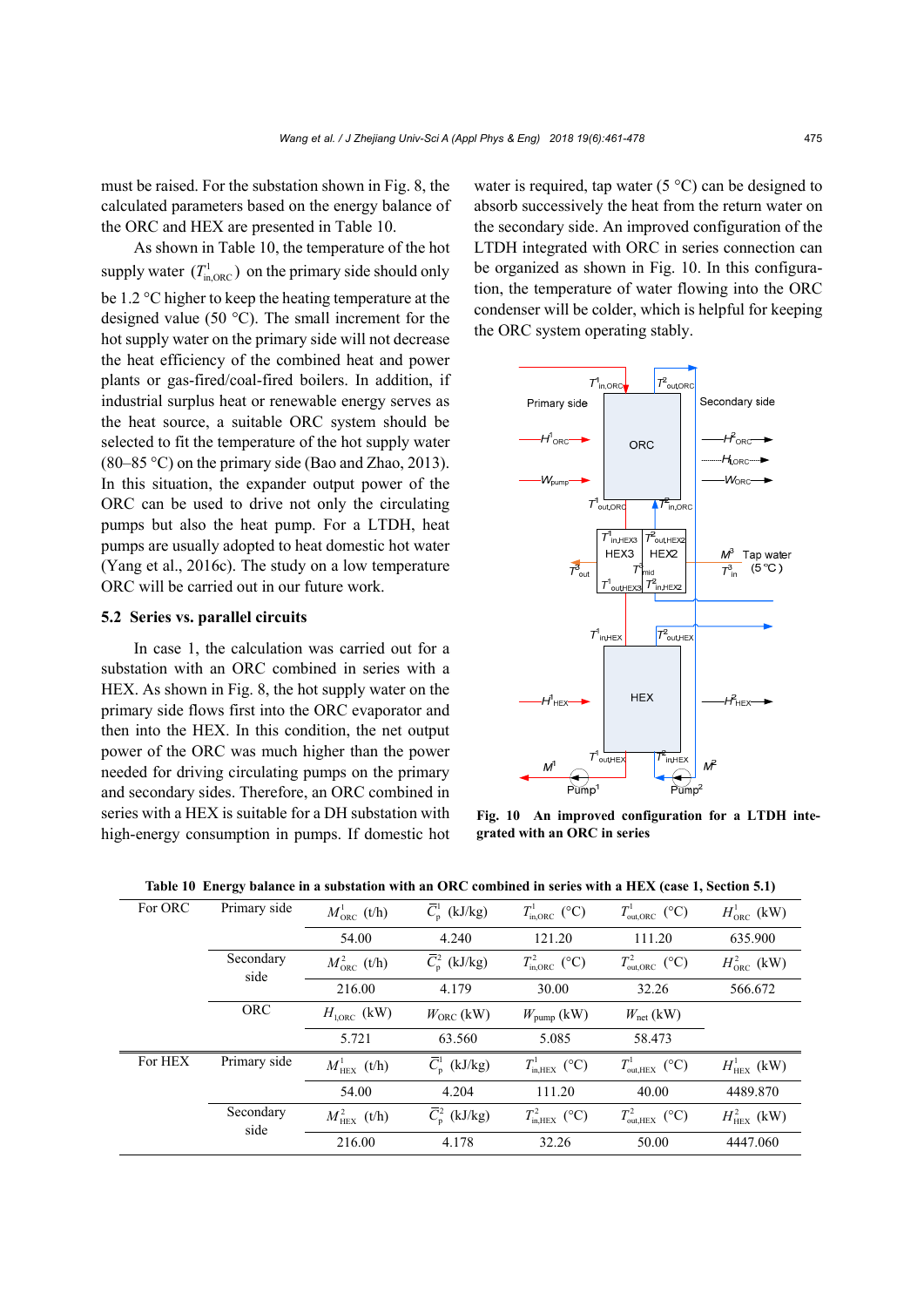In case 2, the calculation was carried out for configuration where an ORC is combined in parallel with a HEX, where only part of the supply hot water on the primary side and return water on the secondary side flowed through the ORC devices. In such parallel circumstance, the ORC system and the HEX1 will have no interaction with each other. Designers can determine the share of water flowing into the ORC and the HEX1 flexibly according to the practical heating demand. In addition, the net output power of the ORC in case 2 (in parallel) will be less than that in case 1 (in series). Therefore, an ORC combined in parallel with a HEX is more suitable for a DH substation with low energy consumption in pumps.

# **6 Conclusions**

In this paper, the idea that LTDH systems can integrate with an ORC to exploit the larger temperature difference between the primary and secondary sides of DH was proposed and analyzed. First, the simplified thermal models for the devices as heat exchanger, circulating pump, and ORC module were presented. Two configurations whereby an ORC system can be integrated with a LTDH system in series or parallel connection were proposed. Then two studies were carried out to analyze the thermodynamic performance of the LTDH systems integrated with or without an ORC. Finally, the effects on primary supply water temperature variation by the proposed systems were discussed. An improved configuration for series connection was also presented.

1. The large temperature difference between the primary and the secondary sides of a DH system (such as 120 °C to 30 °C) offers available energy for exploitation, and this is just suitable for an ORC. The expander output power of an ORC can be directly used to drive the local circulating pumps to reduce electricity consumption. The LTDH system with an ORC is an integrated cascade energy utilization system.

2. The integration of an ORC in the DH system has little impact on the heating supply temperature. The integration of an ORC in series and in parallel with the HEX in a substation led to a 1.35% and 0.209% decrease on the value of heat absorbed by the return water on the secondary side, respectively. The expander output power of the ORC was enough to drive the DH circulating pumps in these cases.

3. For the configuration where an ORC is combined in series with a HEX, the hot supply water on the primary side flows first into the ORC evaporator and then into the HEX. It is suitable for a DH substation with high-energy consumption by pumps. In case 1 (a hypothetical DH area,  $100000 \text{ m}^2$ ), the calculated heating temperature on the secondary side was 0.31 °C lower than the designed value (50 °C). However, the net output power of the ORC was 58.478 kW for driving circulating pumps. If maintaining the heating temperature at the designed value  $(50 \degree C)$  is required, the temperature of the hot supply water on the primary side should only be raised by  $1.2 \text{ °C}$ .

4. For the configuration where an ORC is combined in parallel with a HEX, only part of the supply hot water on the primary side and return water on the secondary side flowed through the ORC devices. The ORC system and the HEX1 in parallel will not lead to interaction effects on their own thermodynamic performance. An ORC combined in parallel with a HEX is suitable for a DH substation with low energy consumption in pumps or with the need for domestic hot water. In case 2 (a hypothetical DH area,  $35000 \text{ m}^2$ ), the calculated heating temperature at the secondary side was 1.18 °C lower than the designed heating temperature (50 °C). However, the temperature of domestic hot water was 2.86 °C higher than the designed value (55 °C). The net output power of ORC was 12.974 kW for driving circulating pumps.

In this paper, a new LTDH system with an ORC integrated in the substations was proposed and analyzed. The feasibility of the proposed system is theoretically reasonable. However, most ORC systems in operation cannot be commercially applied in this manner at present. The economic technical analysis will be added to consolidate the real practice of the proposed system in our work in the near future.

#### **References**

- Abel E, 1994. Low-energy buildings. *Energy and Buildings*, 21(3):169-174.
	- https://doi.org/10.1016/0378-7788(94)90032-9
- Antonio CS, Enrique RA, David BD, et al., 2016. District heating and cogeneration in the EU-28: current situation, potential and proposed energy strategy for its generalization. *Renewable and Sustainable Energy Reviews*, 62: 621-639.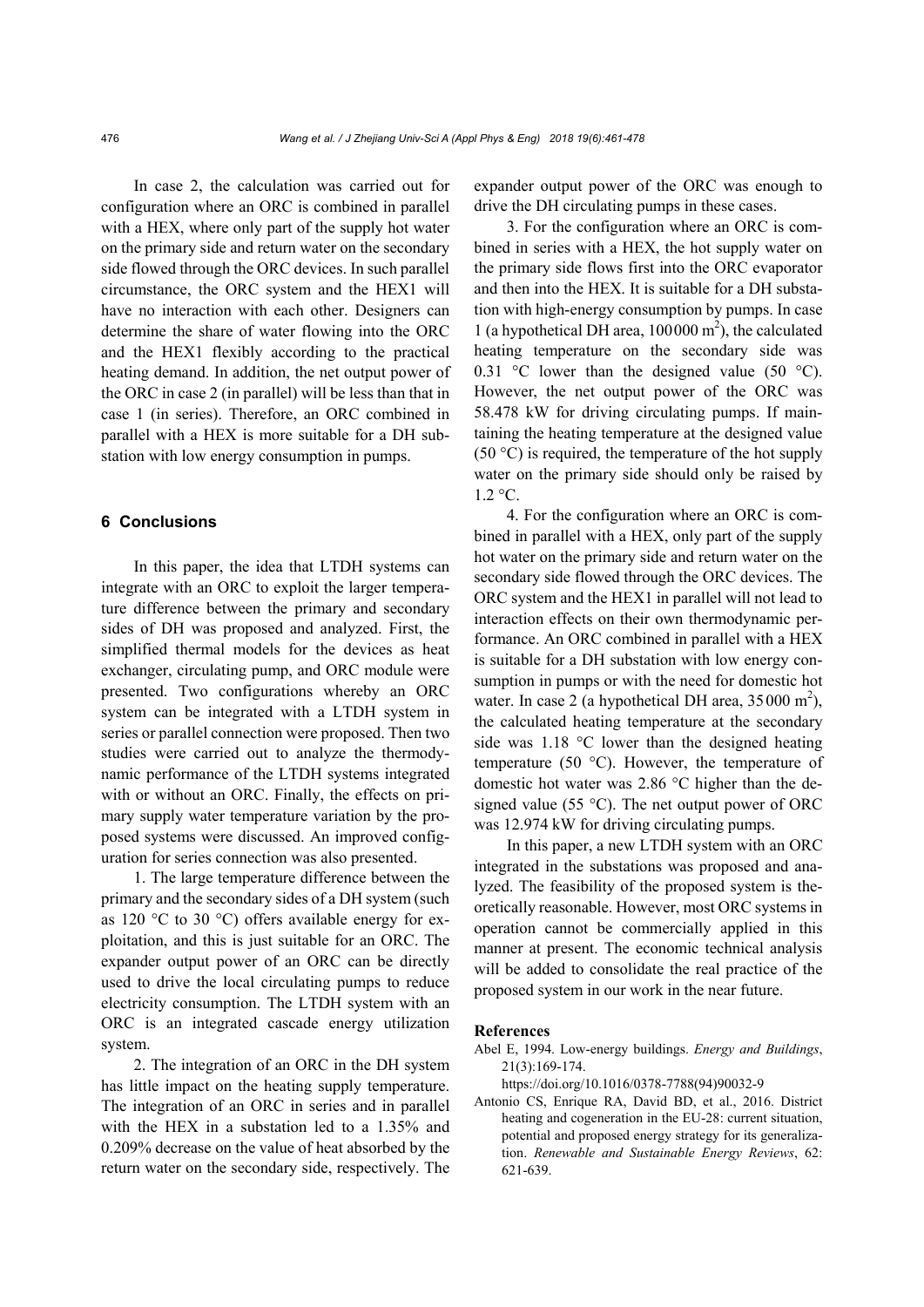https://doi.org/10.1016/j.rser.2016.05.004

- Baldvinsson I, Nakata T, 2016. A feasibility and performance assessment of a low temperature district heating system– a North Japanese case study. *Energy*, 95:155-174. https://doi.org/10.1016/j.energy.2015.11.057
- Bao J, Zhao L, 2013. A review of working fluid and expander selections for organic Rankine cycle. *Renewable and Sustainable Energy Reviews*, 24:325-342. https://doi.org/10.1016/j.rser.2013.03.040
- Brand M, Svendsen S, 2013. Renewable-based lowtemperature district heating for existing buildings in various stages of refurbishment. *Energy*, 62:311-319. https://doi.org/10.1016/j.energy.2013.09.027
- Brand M, Rosa AD, Svendsen S, 2014. Energy-efficient and cost-effective in-house substations bypass for improving thermal and DHW (domestic hot water) comfort in bathrooms in low-energy buildings supplied by lowtemperature district heating. *Energy*, 67:256-267. https://doi.org/10.1016/j.energy.2014.01.064
- Catto I, 2001. Carbon zero homes UK style. *Renewable Energy Focus*, 9(1):28-29.
- Chen X, Wang L, Tong L, et al., 2013. Energy saving and emission reduction of China's urban district heating. *Energy Policy*, 55:677-682.
	- https://doi.org/10.1016/j.enpol.2012.12.032
- Chwieduk D, 2001. Prospects for low energy buildings in Poland. *Renewable Energy*, 16(1-4):1196-1199.
- Colmenar-Santos A, Rosales-Asensio E, Borge-Diez D, et al., 2016. Evaluation of the cost of using power plant reject heat in low-temperature district heating and cooling networks. *Applied Energy*, 162:892-907. https://doi.org/10.1016/j.apenergy.2015.10.161
- Deng G, 2013. The Effect of Occupant Behaviors on Evaluating Adaptability of Centralized Building Energy Saving Technologies. MS Thesis, Beijing University of Technology, Beijing, China (in Chinese).
- Elmegaard B, Ommen TS, Markussen M, et al., 2016. Integration of space heating and hot water supply in low temperature district heating. *Energy and Buildings*, 124: 255-264.

https://doi.org/10.1016/j.enbuild.2015.09.003

- Feng Y, Hung TC, Zhang Y, et al., 2015. Performance comparison of low-grade ORCs (organic Rankine cycles) using R245fa, pentane and their mixtures based on the thermo-economic multi-objective optimization and decision makings. *Energy*, 93:2018-2029. https://doi.org/10.1016/j.energy.2015.10.065
- Hassine IB, Eicker U, 2013. Impact of load structure variation and solar thermal energy integration on an existing district heating network. *Applied Thermal Engineering*, 50(2):1437-1446.

https://doi.org/10.1016/j.applthermaleng.2011.12.037

Holmgren K, 2006. Role of a district-heating network as a user of waste-heat supply from various sources–the case of Goteborg. *Applied Energy*, 83(12):1351-1367. https://doi.org/10.1016/j.apenergy.2006.02.001

Lecompte S, Huisseune H, van den Broek M, et al., 2015.

Review of organic Rankine cycle (ORC) architectures for waste heat recovery. *Renewable and Sustainable Energy Reviews*, 47:448-461.

https://doi.org/10.1016/j.rser.2015.03.089

- Li Y, Xia J, Fang H, et al., 2016. Case study on industrial surplus heat of steel plants for district heating in Northern China. *Energy*, 102:397-405. https://doi.org/10.1016/j.energy.2016.02.105
- Lund H, Möller B, Mathiesen BV, et al., 2010. The role of district heating in future renewable energy systems. *Energy*, 35(3):1381-1390.

https://doi.org/10.1016/j.energy.2009.11.023

- Lund H, Werner S, Wiltshire R, et al., 2014. 4th generation district heating integrating smart thermal grids into future sustainable energy systems. *Energy*, 68:1-11. https://doi.org/10.1016/j.energy.2014.02.089
- Karlsson JF, Moshfegh B, 2007. A comprehensive investigation of a low-energy building in Sweden. *Renewable Energy*, 32(11):1830-1841. https://doi.org/10.1016/j.renene.2006.10.009
- Köfinger M, Basciotti D, Schmidt RR, et al., 2016. Low temperature district heating in Austria: energetic, ecologic and economic comparison of four case studies. *Energy*, 110:95-104.

https://doi.org/10.1016/j.energy.2015.12.103

- MOHURD (Ministry of Housing and Urban-Rural Development of the People's Republic of China), 2010. Design Code of City Heating Network, CJJ34-2010. MOHURD, China (in Chinese).
- Münster M, Morthorst PE, Larsen HV, et al., 2012. The role of district heating in the future Danish energy system. *Energy*, 48(1):47-55.

https://doi.org/10.1016/j.energy.2012.06.011

Ommen T, Markussen WB, Elmegaard B, 2016. Lowering district heating temperatures–impact to system performance in current and future Danish energy scenarios. *Energy*, 94:273-291.

https://doi.org/10.1016/j.energy.2015.10.063

Østergaard DS, Svendsen S, 2016. Replacing critical radiators to increase the potential to use low-temperature district heating–a case study of 4 Danish single-family houses from the 1930s. *Energy*, 110:75-84.

 https://doi.org/10.1016/j.energy.2016.03.140 Quoilin S, van den Broek M, Declaye S, et al., 2013. Techno-

economic survey of Organic Rankine Cycle (ORC) systems. *Renewable and Sustainable Energy Reviews*, 22: 168-186.

https://doi.org/10.1016/j.rser.2013.01.028

- Saadatfar B, Fakhrai R, Fransson T, 2013. Waste heat recovery organic Rankine cycles in sustainable energy conversion: a state-of-the-art review. *The Journal of Macro Trends in Energy and Sustainability*, 1(1):161-188.
- Sartor K, Quoilin S, Dewallef P, 2014. Simulation and optimization of a CHP biomass plant and district heating network. *Applied Energy*, 130:474-483.